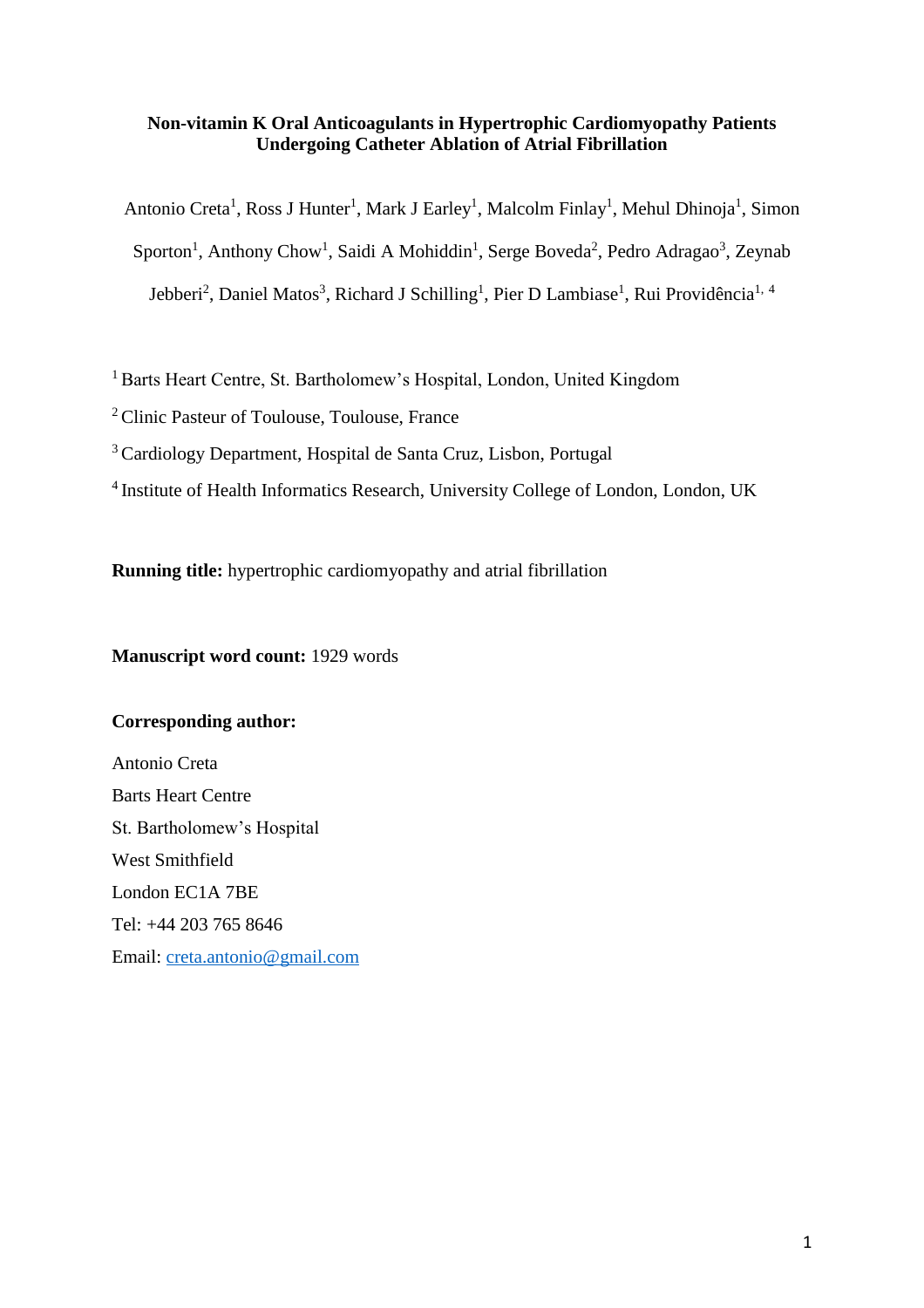### **Abstract**

**Introduction:** Patients with hypertrophic cardiomyopathy (HCM) and atrial fibrillation (AF) require chronic anticoagulation due to a high thromboembolic risk. Evidence supporting use of non-vitamin K oral anticoagulants (NOACs) in patients with HCM remain sparse, and there are no data regarding the use of NOACs in HCM patients undergoing catheter ablation of AF. **Methods:** Observational non-randomised study in 4 European Centres. We aimed to investigate the safety and efficacy of NOACs compared with vitamin-K antagonists (VKAs) in patients with HCM undergoing catheter ablation for AF.

**Results:** One hundred thirty-seven HCM patients (mean age 55.0±13.4, 29.1% female) underwent 230 catheter ablations for AF  $(1.7\pm1.0$  per patient). A total of 55 patients (39.4%) underwent 70 procedures (30.4%) on NOAC, while the remaining were on VKA. Warfarin (97.6%) and rivaroxaban (56.4%) were the most frequently used agents in the respective groups. No procedure-related deaths were reported. We observed no significant difference in the rate of thromboembolism (VKA 0.6%; NOAC 0%; p=1.0) or minor bleeding (VKA 0.6%; NOAC 1.4%;  $p=0.54$ ). There was a non-significant trend towards a lower incidence of major bleeding (VKA 6.8%; NOAC 1.4%; p=0.09).

**Conclusion**: Our preliminary data suggest that NOACs are at least as safe and effective as VKAs in patients with HCM undergoing catheter ablation for AF. However, these findings should be confirmed in a randomised fashion.

**Key words**: hypertrophic cardiomyopathy; atrial fibrillation; catheter ablation; warfarin; nonvitamin K oral anticoagulants.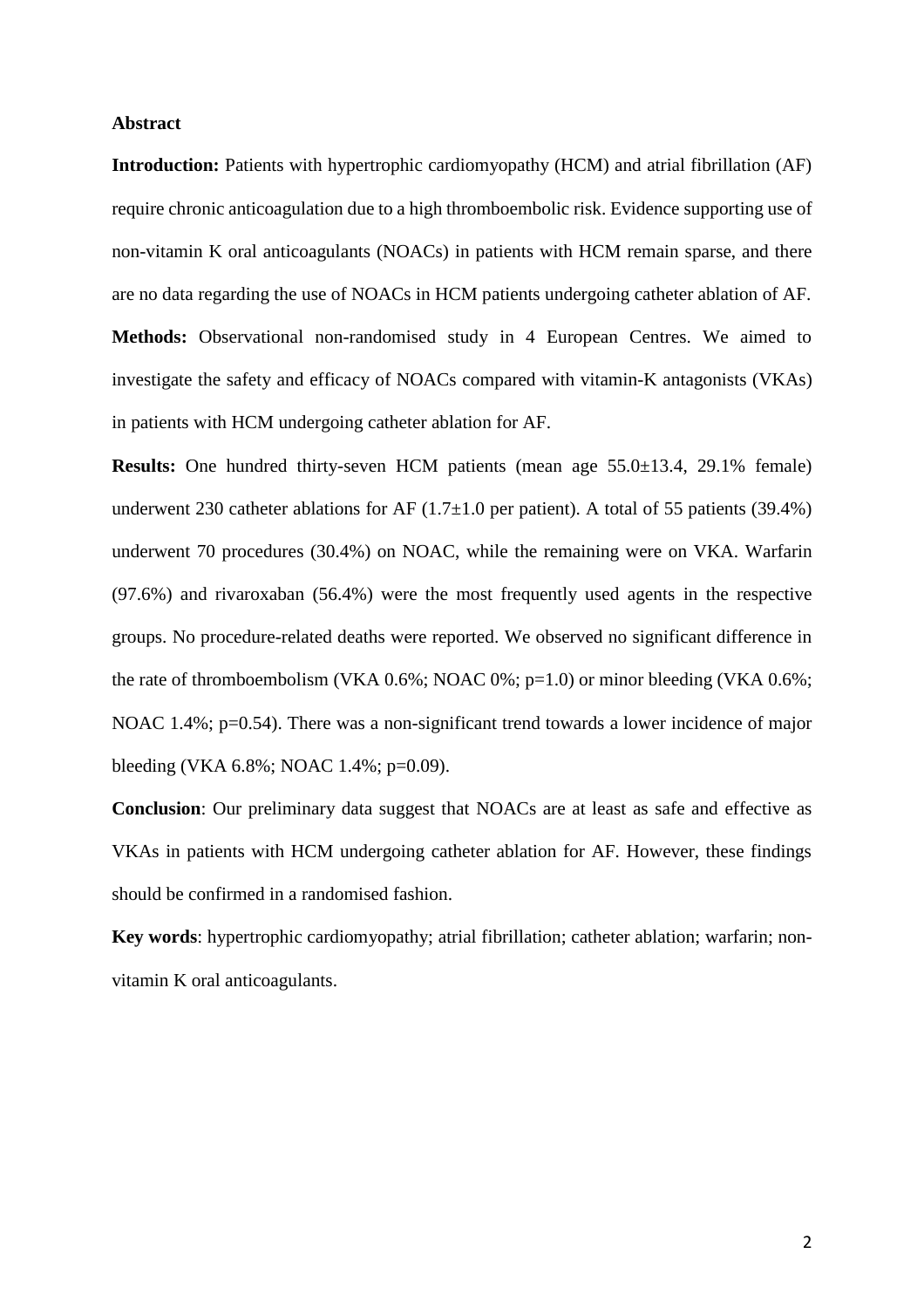### **Introduction**

Hypertrophic cardiomyopathy (HCM) is the most frequent monogenic cardiovascular disease and affects 1 out of every 500 individuals [1]. Atrial fibrillation (AF) is a common complication of HCM, with an estimated prevalence of 22.5% [1]. Given the high thromboembolic risk in HCM patients with concomitant AF, life-long oral anticoagulation is recommended, regardless of the  $CHA<sub>2</sub>DS<sub>2</sub>VASc score [2-3].$ 

Non-vitamin K anticoagulants (NOACs) have emerged as a valid and more practical alternative to vitamin K antagonists (VKAs) [4]. Even though data supporting the use of NOACs in patients with HCM and AF are sparse, recent observational studies suggest that NOACs might be safely used in this population [5].

Catheter ablation is an established treatment for AF and is also used in subjects with HCM [1]. During and in the days to months immediately after the procedure patients are exposed to an increased risk of thromboembolism [6]. Complications can occur in up to a fifth of HCM patients undergoing AF ablation [7]. Although observational studies suggest that AF ablation can be safely performed in HCM patients on VKA [1], the safety and efficacy of such a procedure while on NOACs has not yet been established. The aim of this study was to address this knowledge gap.

# **Methods**

#### *Study design*

Observational study in 4 European centres. We included all patients aged over 18 with confirmed diagnosis of HCM undergoing a catheter ablation for AF. According to the guidelines of the European Society of Cardiology [2], HCM was defined as a wall thickness ≥15 mm in one or more left ventricular myocardial segments (on either echocardiogram or cardiac magnetic resonance imaging) that is not explained solely by loading conditions.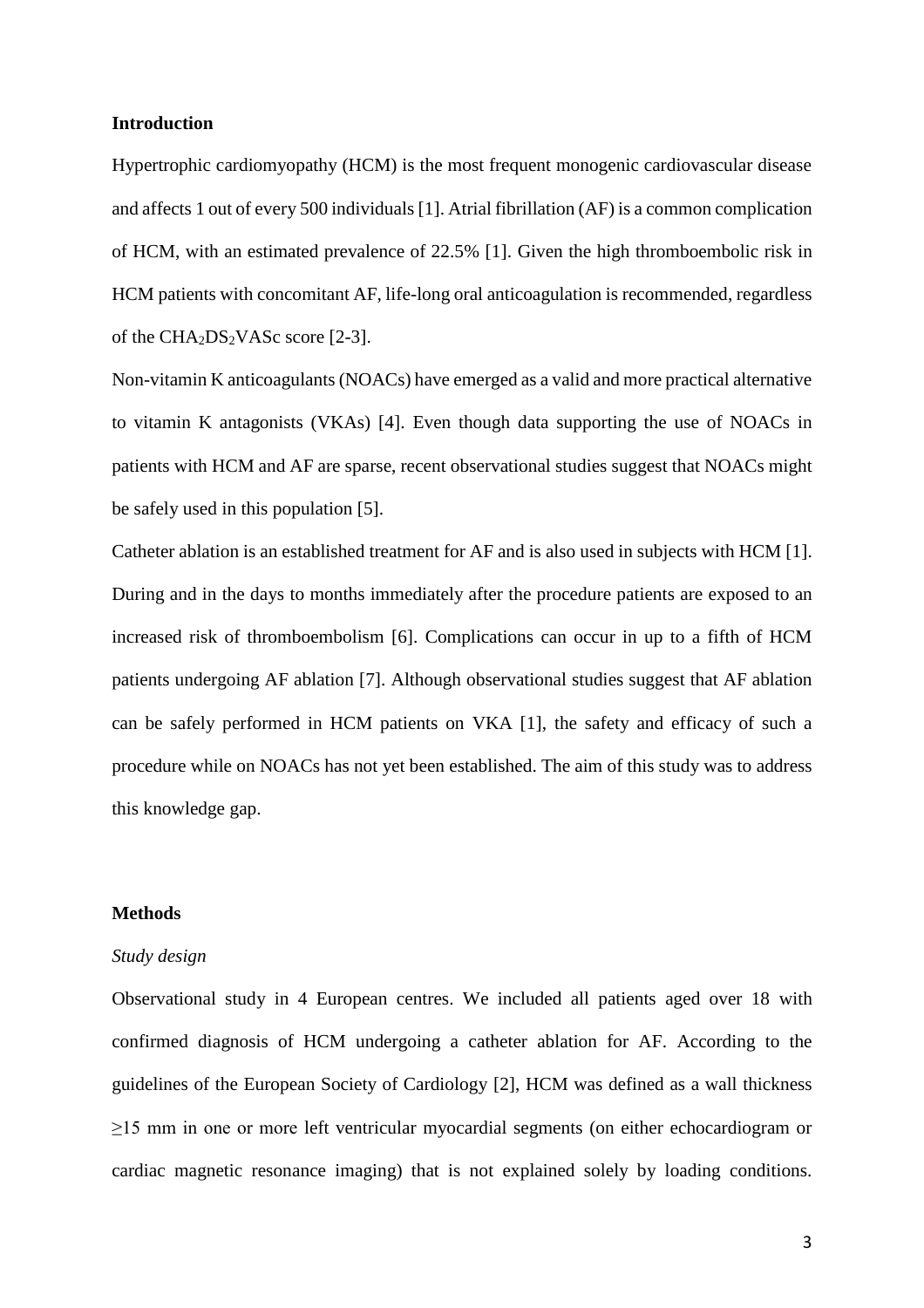Participants needed to be on effective oral anticoagulation (VKA, apixaban, edoxaban, rivaroxaban, or dabigatran) for at least 30 days before the procedure to be considered for inclusion. Peri-procedure interruption or continuation of the oral anticoagulants, with or without heparin bridging, was based on the local protocol of each centre at the time of the ablation. All patients provided written informed consent prior to the procedure. The study complied with the Declaration of Helsinki and the research protocol was approved by the local ethics or audit committees.

## *Catheter ablation*

Procedures were performed under sedation or general anaesthesia, according to each institution's protocol. Venous access was obtained via the femoral vein, with use of vascular ultrasound at operator's discretion. In the absence of patent foramen ovale, a single or dual transseptal puncture was performed under fluoroscopic guidance. Transesophageal echocardiography (TOE) was used based on operator preference. Patients received intravenous heparin to maintain an activated clotting time of 300–350 seconds. Pulmonary vein isolation was the main procedural endpoint, and was performed as a first step in all procedures. Additional substrate modification was at operator's discretion. Patients were evaluated before discharge, at 30-days, and 3-months after the procedure, additional visits and further testing were allowed in case of symptoms.

#### *Thromboembolic and bleeding events*

The following safety and efficacy endpoints were assessed [8]:

- 1. All-cause peri-procedural death.
- 2. Thromboembolism, which was defined as a composite of stroke, transient ischaemic attack (TIA), systemic or pulmonary embolism. A stroke was defined as a sudden focal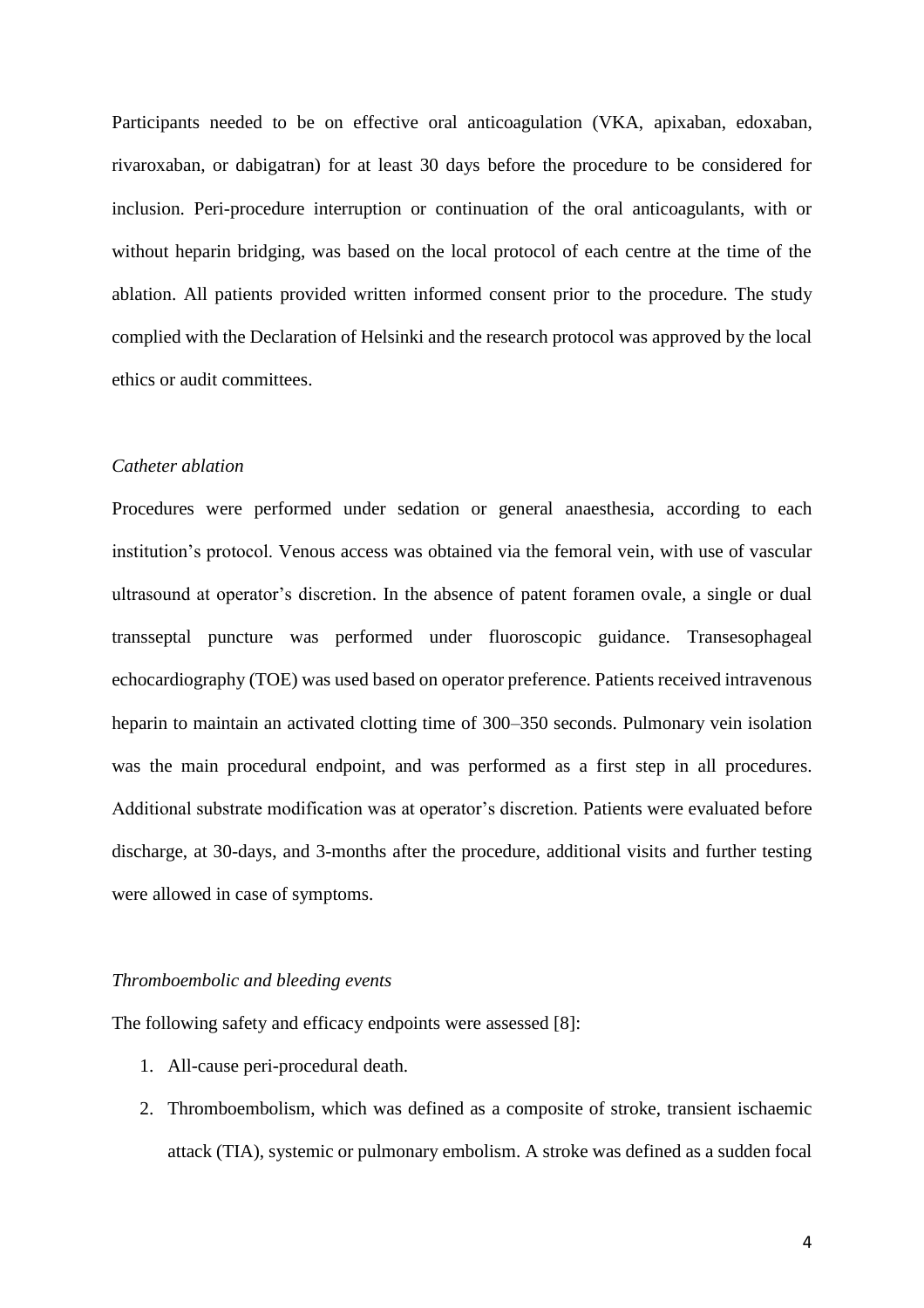neurological deficit of presumed cerebrovascular aetiology lasting for 24 hours, not due to another identifiable cause and confirmed by computed tomography or magnetic resonance imaging of the brain. If symptoms were short lasting (<24 h) and no evidence of necrosis was found on brain imaging, the event was considered to be a TIA. A systemic embolic event was defined as an abrupt vascular insufficiency associated with clinical or radiological evidence of arterial occlusion in the absence of another likely mechanism (e.g. atherosclerosis, instrumentation, or trauma). A pulmonary embolism was diagnosed when dyspnoea or other suggestive clinical presentation was accompanied by a confirmation of a new pulmonary perfusion or intra-luminal defect.

- 3. Major bleeding, which was defined as composite of cardiac tamponade, bleeding requiring intervention (e.g., either thrombin injection or surgery) or transfusion, massive haemoptysis, haemothorax, retroperitoneal bleeding, fatal bleed, or any other bleeding leading to or causing prolongation of hospitalisation.
- 4. Minor bleeding, which was defined as a composite of puncture site bleeding, thigh ecchymosis or haematoma, pericardial effusion with no haemodynamic compromise, minor gastrointestinal bleeding, epistaxis, or any bleeding treated conservatively with no need for transfusion, surgery, or prolonged hospitalization.

The criteria for definition of major or minor bleeding are strongly based on the recommendation from the *International Society on Thrombosis and Haemostasis* [9], but adapted for catheter ablation of AF [8].

#### **Statistical analysis**

The chi-square test and t-student test were used for comparison of categorical and continuous variables, respectively. Levene's test was used to check the homogeneity of variance; equivalent non-parametric tests were used when Kolmogorov–Smirnov was in favour of the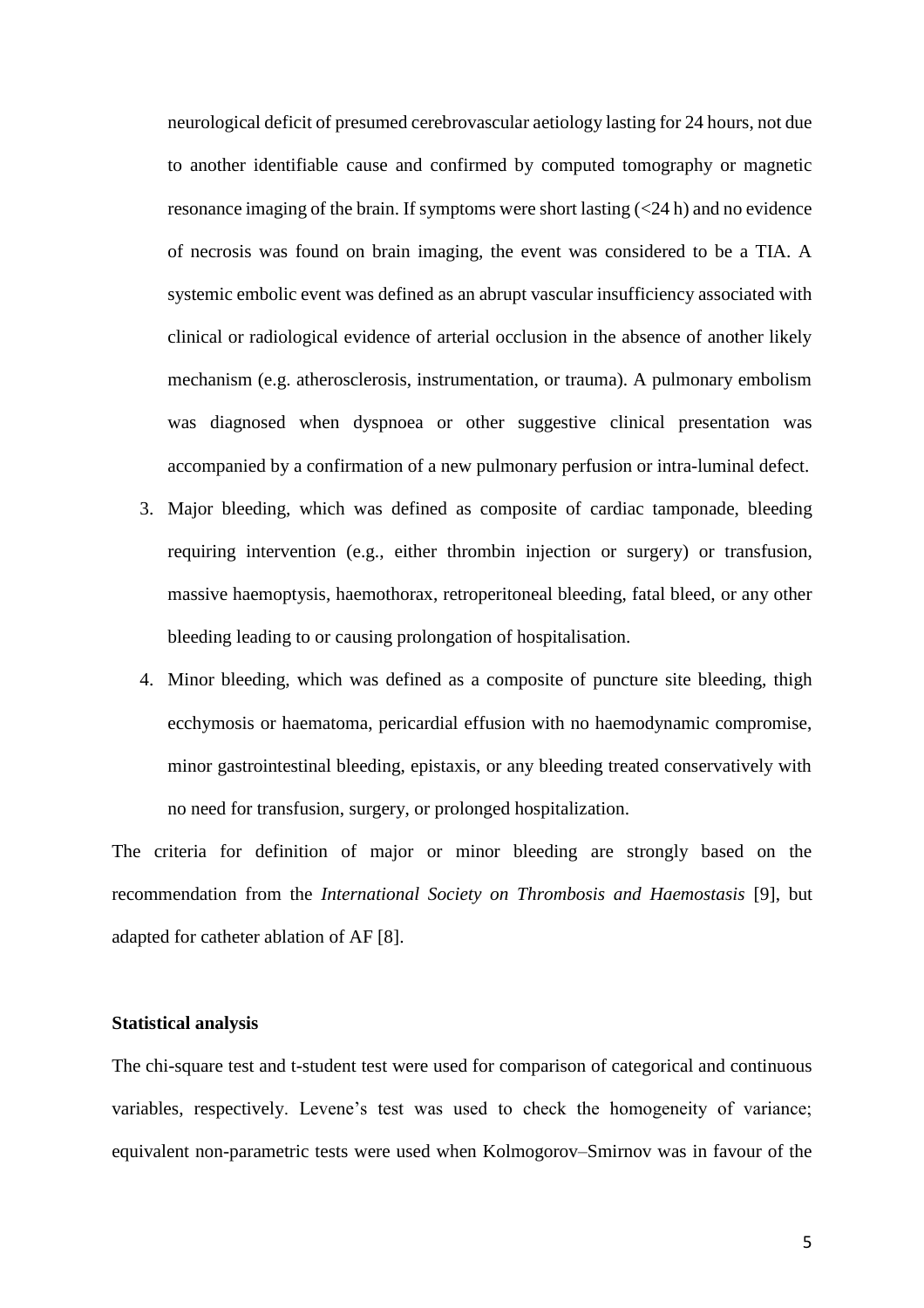absence of normal distribution. Results with  $P < 0.05$  were regarded as significant. PASW Statistics version 18.0 was used for descriptive and inferential statistical analysis.

#### **Results**

One hundred thirty-seven patients (mean age 55.0±13.4, 29.1% female) underwent 230 catheter ablations for AF  $(1.7\pm1.0$  per patient). A total of 55 patients (39.4%) underwent 70 procedures (30.4%) on NOAC, the remaining were ablated while on VKAs. Warfarin (97.6%) and rivaroxaban (56.4%) were the most frequently used agents in the respective groups. VKA interruption regimen with low-molecular weight heparin bridging was adopted in 56 catheter ablations (35%). NOAC use was uninterrupted pre-procedure in all patients but one (no heparin bridging was performed either). Pre-procedural TOE was performed for 40 and 125 ablations in the NOAC and VKA group  $(57.1\% \text{ vs. } 78.1\%$ , respectively;  $p<0.001$ ); 3 procedures in the VKA group were deferred due to the presence of intracardiac thrombus ( $p=0.55$ ).

Most patients had paroxysmal AF (57.5%) at baseline, and mean AF duration was  $3.3\pm3.1$ years. Mean  $CHA<sub>2</sub>DS<sub>2</sub>VASc$  and  $HAS-BLED$  score were 1.5 $\pm$ 1.5 and 0.8 $\pm$ 0.9, respectively. As many as 10.4% had a history of stroke or TIA, and 3.6% was on concomitant single antiplatelet therapy. Mean left atrial diameter was  $47\pm7$ mm.

Some differences were found at baseline population between the two groups: left ventricular ejection fraction, wall thickness and outflow tract gradient were higher in subjects on NOAC; patients on VKA more frequently presented with persistent AF or had history of previous surgical myectomy. Detailed baseline characteristics are reported in Table 1.

## **Procedural outcomes**

The overall rate of complication was 9.3%. No procedure-related deaths were reported. A low incidence of thromboembolism (0.7%) was observed, with only one patient on uninterrupted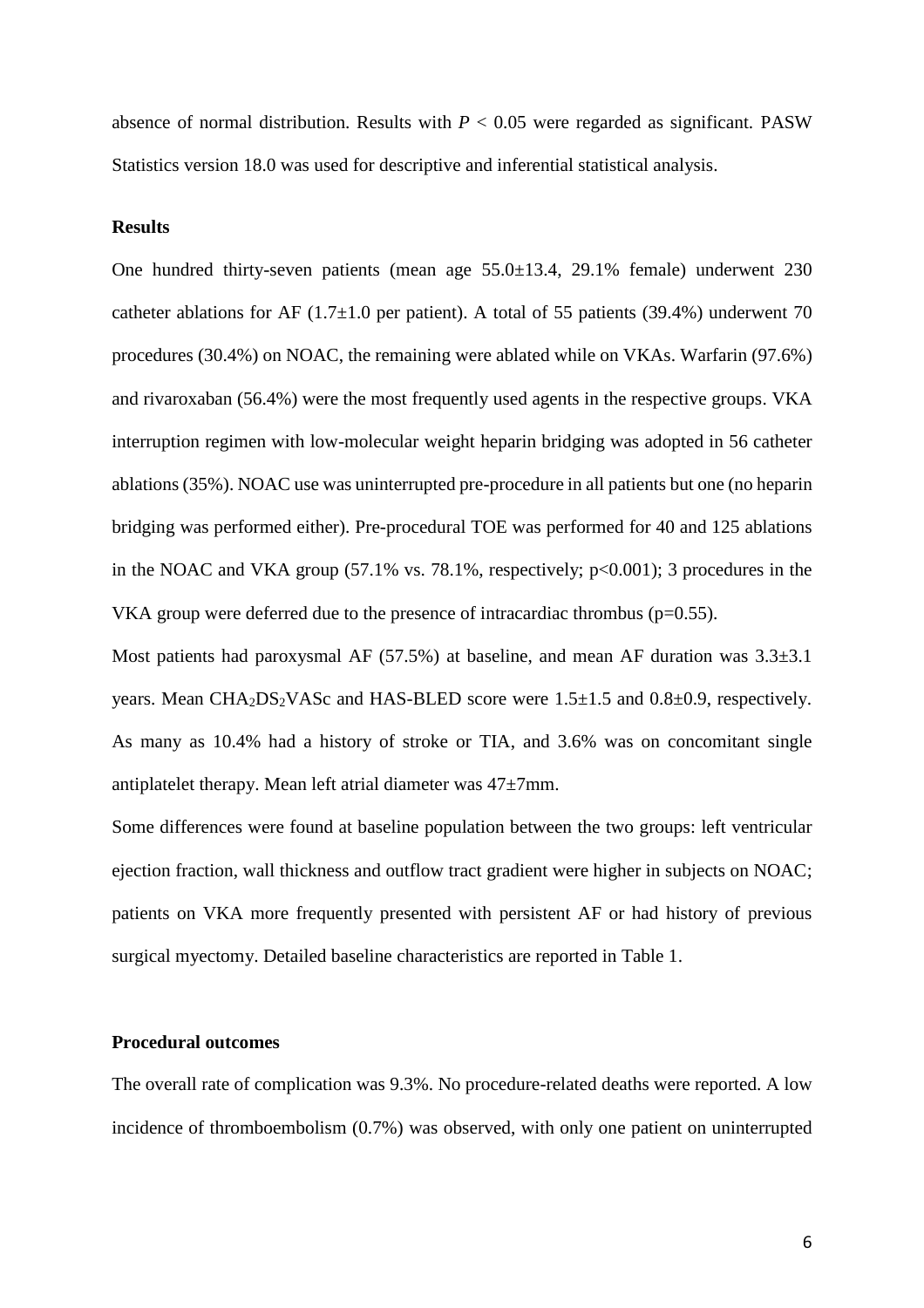VKA suffering from an ischemic stroke immediately after the ablation with minor neurological sequalae. No thromboembolic events were reported in the NOAC group.

There was a numerically higher rate of major bleeding with VKA versus NOAC (6.8% vs. 1.4%, respectively; p=0.09); after excluding patients on interrupted VKA with heparin bridging the numerical difference was confirmed  $(5.8\%$  vs. 1.4%, p=0.16). The overall rate of pericardial effusion requiring pericardiocentesis was 4.0%, and was numerically higher in the VKA versus NOAC group (4.5% vs 1.4%, respectively; p=0.11). Puncture complications filling major bleeding criteria were observed in 3 patients (1.3%) on VKA. The incidence of minor bleeding was low (0.9%) and comparable between the two groups. These results are shown in Tables 3 and 4.

### **Discussion**

Preliminary data from this multicentre study suggest that use of NOACs appears to be effective and safe in HCM patient undergoing catheter ablation of AF. The incidence of thromboembolic events was low with both VKA and NOAC. A non-significant but numerically higher rate of major bleedings and cardiac tamponade in patients on VKA versus NOAC was observed.

Several landmark trials have demonstrated that NOACs are at least as effective as VKA for prevention of thromboembolic events of AF [10-13]. However, no randomised data are available on the effectiveness of NOAC in the HCM population. Similar to our findings, four observational studies have suggested that NOACs, compared to VKA, are associated with a similar or lower rate of thromboembolic and bleeding events in subjects with HCM and AF [14-17]. Current HCM guidelines from the European Society of Cardiology suggest the use of NOACs as a second-line drugs in patient with concomitant AF [2]. According to the *European Heart Rhythm Association 2018 Practical Guide on Oral Anticoagulants*, HCM patients might be eligible for NOACs [4]. The 2014 American Heart Association/American College of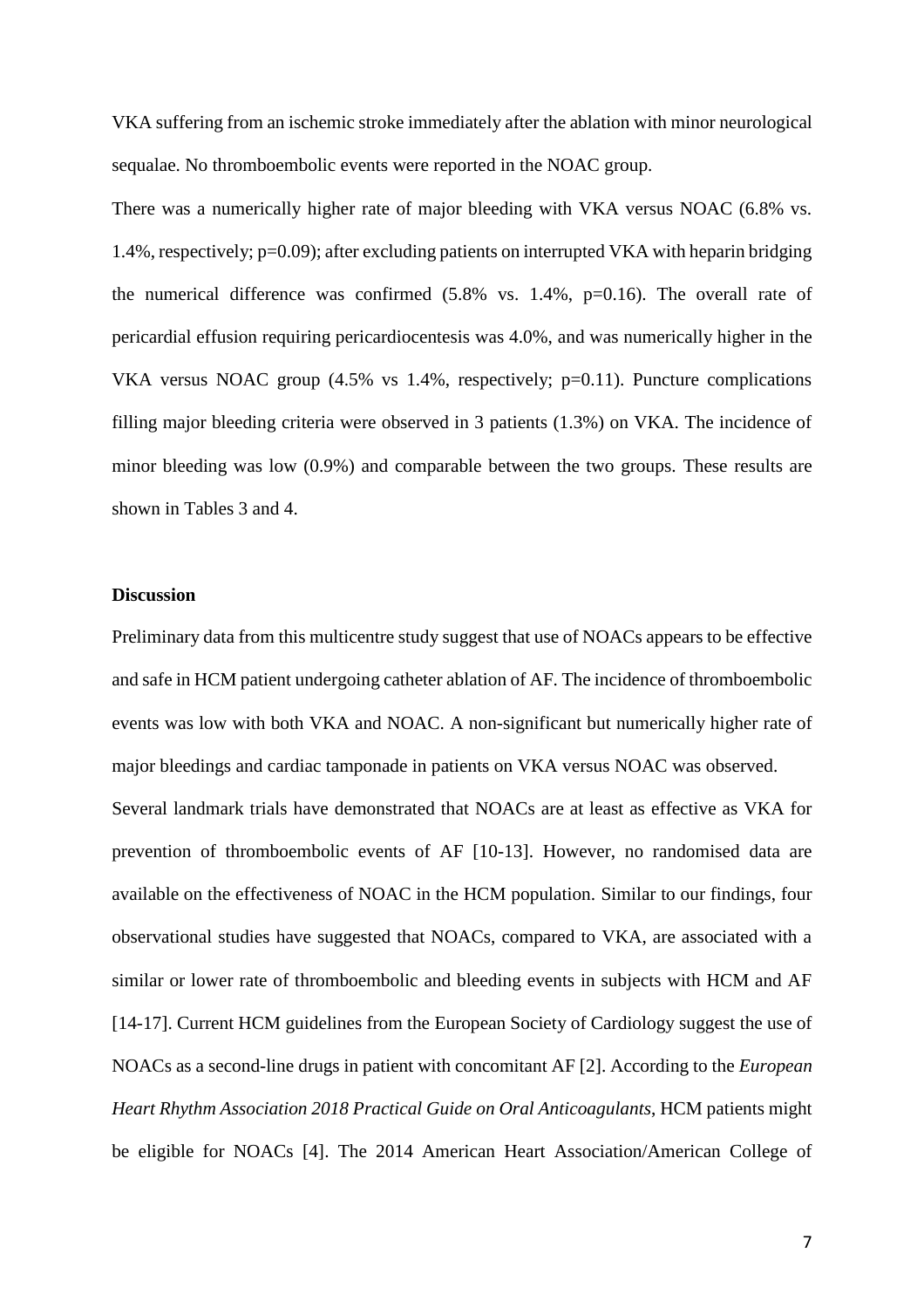Cardiology/Heart Rhythm Society guidelines for AF (confirmed in 2019) state that NOAC "might represent another option to reduce the risk of thromboembolic events, but data for patients with HCM are not available" [3, 18].

Catheter ablation for AF represents an effective treatment for symptomatic drug-refractory AF [19]. However, the intra- and post-procedural thromboembolic risk is not negligible and requires effective anticoagulation. In fact, both manipulation of the catheters and creation of lesions inside the left atrium can lead to local thrombus formation [6]. There is a significant body of evidence showing that NOACs can be safely used in patients undergoing catheter ablation of AF, with a similar or lower rate of bleeding and thromboembolic complications compared to VKA [6]. The RE-CIRCUIT [20], VENTURE-AF [21] and AXAFA [22] trials have respectively demonstrated the safety and efficacy of uninterrupted dabigatran, rivaroxaban, and apixaban during catheter ablation of AF. However, patients with HCM were not represented in these trials. Data on catheter ablation of AF in HCM patients are still sparse, and only arising from small observational studies [1]. A systematic review and metanalysis from our group has shown that catheter ablation of AF appears to be safe in the HCM population, and might represent a valuable option despite a higher arrhythmia relapse rate compared to the general population [1].

To the best of our knowledge, we present the largest published series of HCM patients undergoing catheter ablation of AF, and this is the first study to investigate the effectiveness of NOACs in this very high-risk setting. We are not aware of other studies where NOACs have been used at the time of AF ablation in individuals with HCM.

Our findings are reassuring and add to the body of evidence suggesting that use of NOACs appears to be safe and effective in HCM patients with AF, with a risk profile which appears at least similar to VKAs. Of note, no intracardiac thrombus was identified in the 40 preprocedural TOEs in the NOAC group. Similarly, there were no embolic events in the NOAC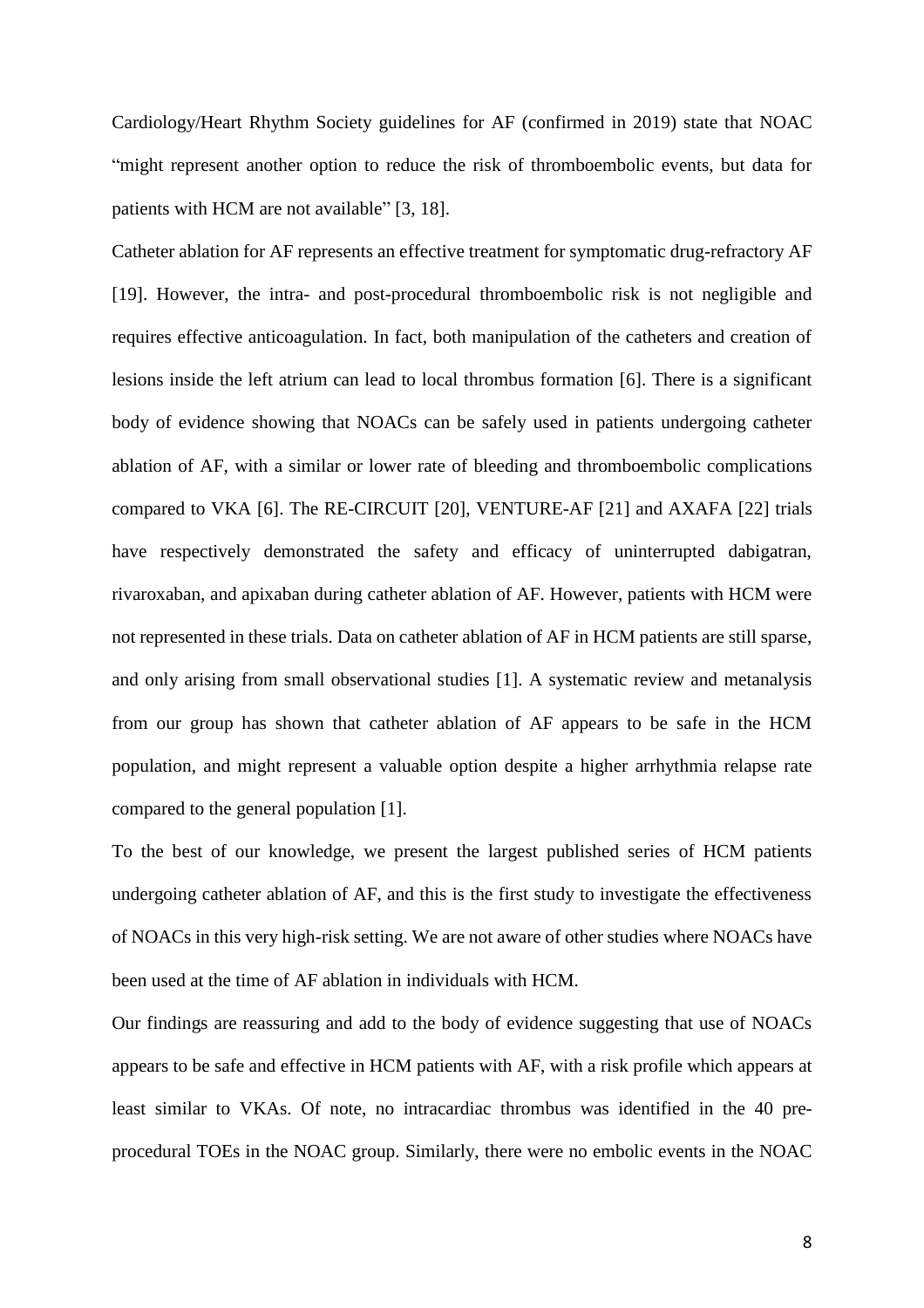group and major bleeding and cardiac tamponade were numerically lower compared to VKA. We believe our findings might have relevant clinical implications in HCM patients with AF elected for an ablative strategy as they ease some of the concerns regarding NOACs and the absence of data in this high-risk setting.

## **Limitations**

Several limitations should be acknowledged. This was an observational and non-randomised study. Given the small sample size, this study was underpowered to demonstrate noninferiority of NOAC vs. VKA for most of the study comparisons (which referred to events with a rate <10%). However, our multicentre data constitute the largest cohort of HCM patients undergoing AF ablation, and this is the first study to investigate the use of NOAC in this setting. An interrupted oral anticoagulation strategy with heparin bridging is no longer the standard of care and was used in a few patients in this series. However, the observed numerical differences were maintained even in sub-analyses excluding such patients. We could not provide data on silent cerebral infarction, as patients did not routinely undergo brain magnetic resonance imaging post-ablation. Only a limited number of patients were on edoxaban or dabigatran.

### **Conclusion**

Our preliminary data suggest that NOACs are as safe and effective compared to VKA in patients with HCM undergoing catheter ablation for AF. However, these findings should be confirmed in a randomised fashion.

**Disclosures and Conflicts of Interest** – AC has received educational grants from Boston Scientific and Abbott; RJS has had research agreements and speaker fees from Abbott, Medtronic, Boston Scientific, and Biosense Webster; PDL has received educational grants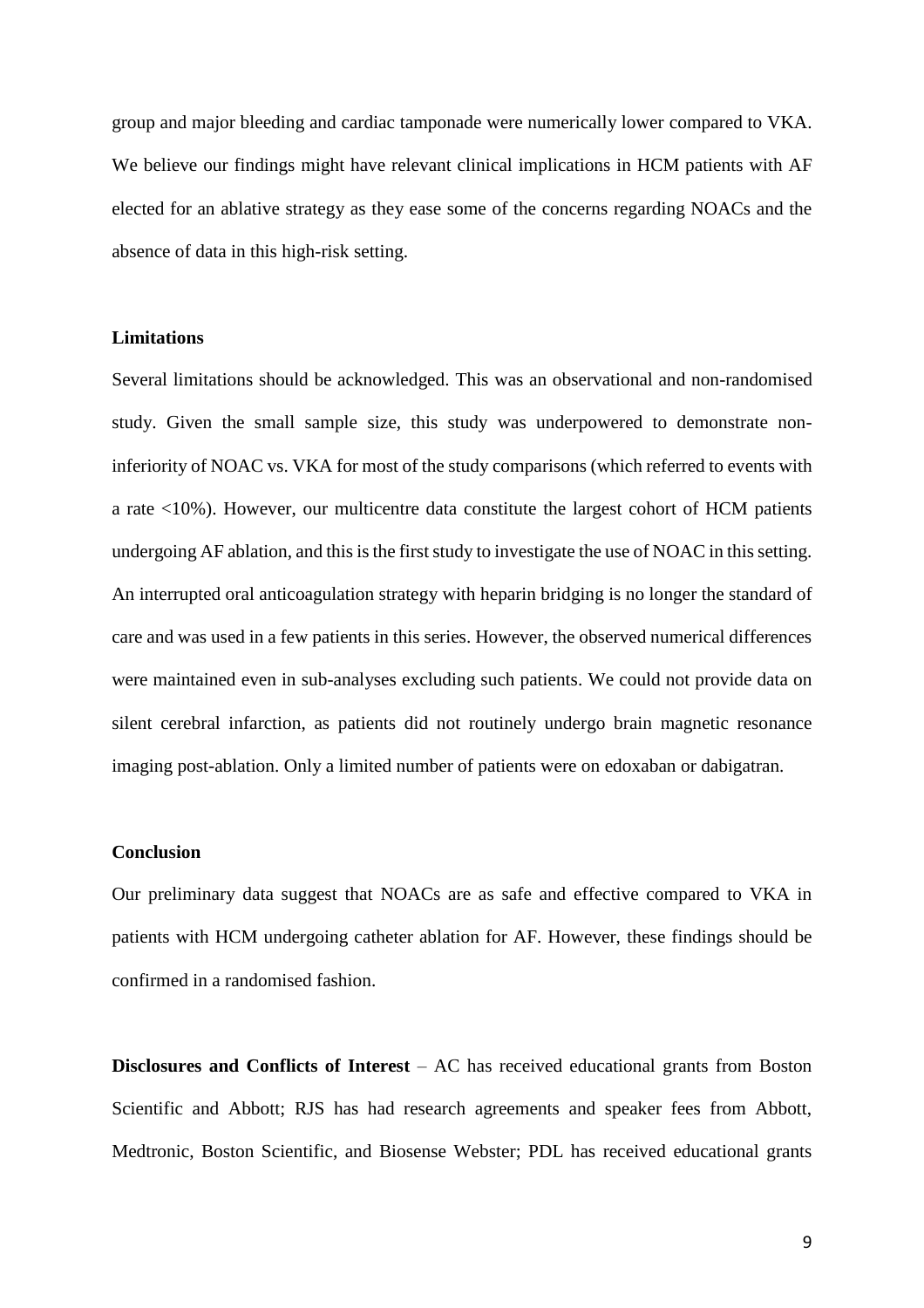from Medtronic and Boston Scientific; MF has received speaker fees from Biotronik and Medtronic, and owns stocks of Epicardio ltd. All other authors have reported that they have no relationships relevant to the contents of this paper to disclose.

## **Tables**

**Table 1.** Baseline characteristics of the study population

**Table 2.** Type of oral anticoagulant

**Table 3.** Efficacy and Safety Endpoints

**Table 4**. Subgroup analysis

## **References**

[1] Providencia R, Elliott P, Patel K, McCready J, Babu G, Srinivasan N, Bronis K, Papageorgiou N, Chow A, Rowland E, Lowe M, Segal OR, Lambiase PD. Catheter ablation for atrial fibrillation in hypertrophic cardiomyopathy: a systematic review and meta-analysis. *Heart* 2016;102:1533–1543.

[2] Elliott P, [Anastasakis A,](https://www.ncbi.nlm.nih.gov/pubmed/?term=Anastasakis%20A%5BAuthor%5D&cauthor=true&cauthor_uid=25173338) [Borger MA,](https://www.ncbi.nlm.nih.gov/pubmed/?term=Borger%20MA%5BAuthor%5D&cauthor=true&cauthor_uid=25173338) [Borggrefe M,](https://www.ncbi.nlm.nih.gov/pubmed/?term=Borggrefe%20M%5BAuthor%5D&cauthor=true&cauthor_uid=25173338) [Cecchi F,](https://www.ncbi.nlm.nih.gov/pubmed/?term=Cecchi%20F%5BAuthor%5D&cauthor=true&cauthor_uid=25173338) [Charron P,](https://www.ncbi.nlm.nih.gov/pubmed/?term=Charron%20P%5BAuthor%5D&cauthor=true&cauthor_uid=25173338) [Hagege](https://www.ncbi.nlm.nih.gov/pubmed/?term=Hagege%20AA%5BAuthor%5D&cauthor=true&cauthor_uid=25173338)  [AA,](https://www.ncbi.nlm.nih.gov/pubmed/?term=Hagege%20AA%5BAuthor%5D&cauthor=true&cauthor_uid=25173338) [Lafont A,](https://www.ncbi.nlm.nih.gov/pubmed/?term=Lafont%20A%5BAuthor%5D&cauthor=true&cauthor_uid=25173338) [Limongelli G,](https://www.ncbi.nlm.nih.gov/pubmed/?term=Limongelli%20G%5BAuthor%5D&cauthor=true&cauthor_uid=25173338) [Mahrholdt H,](https://www.ncbi.nlm.nih.gov/pubmed/?term=Mahrholdt%20H%5BAuthor%5D&cauthor=true&cauthor_uid=25173338) [McKenna WJ,](https://www.ncbi.nlm.nih.gov/pubmed/?term=McKenna%20WJ%5BAuthor%5D&cauthor=true&cauthor_uid=25173338) [Mogensen J,](https://www.ncbi.nlm.nih.gov/pubmed/?term=Mogensen%20J%5BAuthor%5D&cauthor=true&cauthor_uid=25173338) [Nihoyannopoulos](https://www.ncbi.nlm.nih.gov/pubmed/?term=Nihoyannopoulos%20P%5BAuthor%5D&cauthor=true&cauthor_uid=25173338)  [P,](https://www.ncbi.nlm.nih.gov/pubmed/?term=Nihoyannopoulos%20P%5BAuthor%5D&cauthor=true&cauthor_uid=25173338) [Nistri S,](https://www.ncbi.nlm.nih.gov/pubmed/?term=Nistri%20S%5BAuthor%5D&cauthor=true&cauthor_uid=25173338) [Pieper PG,](https://www.ncbi.nlm.nih.gov/pubmed/?term=Pieper%20PG%5BAuthor%5D&cauthor=true&cauthor_uid=25173338) [Pieske B,](https://www.ncbi.nlm.nih.gov/pubmed/?term=Pieske%20B%5BAuthor%5D&cauthor=true&cauthor_uid=25173338) [Rapezzi C,](https://www.ncbi.nlm.nih.gov/pubmed/?term=Rapezzi%20C%5BAuthor%5D&cauthor=true&cauthor_uid=25173338) [Rutten FH,](https://www.ncbi.nlm.nih.gov/pubmed/?term=Rutten%20FH%5BAuthor%5D&cauthor=true&cauthor_uid=25173338) [Tillmanns C,](https://www.ncbi.nlm.nih.gov/pubmed/?term=Tillmanns%20C%5BAuthor%5D&cauthor=true&cauthor_uid=25173338) [Watkins H.](https://www.ncbi.nlm.nih.gov/pubmed/?term=Watkins%20H%5BAuthor%5D&cauthor=true&cauthor_uid=25173338) 2014 ESC Guidelines on diagnosis and management of hypertrophic cardiomyopathy: the Task Force for the Diagnosis and Management of Hypertrophic Cardiomyopathy of the European Society of Cardiology (ESC). *[Eur Heart J](https://www.ncbi.nlm.nih.gov/pubmed/25173338)*. 2014;14;35:2733-2779.

[3] [January CT,](https://www.ncbi.nlm.nih.gov/pubmed/?term=January%20CT%5BAuthor%5D&cauthor=true&cauthor_uid=24682348) [Wann LS,](https://www.ncbi.nlm.nih.gov/pubmed/?term=Wann%20LS%5BAuthor%5D&cauthor=true&cauthor_uid=24682348) [Alpert JS,](https://www.ncbi.nlm.nih.gov/pubmed/?term=Alpert%20JS%5BAuthor%5D&cauthor=true&cauthor_uid=24682348) [Calkins H,](https://www.ncbi.nlm.nih.gov/pubmed/?term=Calkins%20H%5BAuthor%5D&cauthor=true&cauthor_uid=24682348) [Cigarroa JE,](https://www.ncbi.nlm.nih.gov/pubmed/?term=Cigarroa%20JE%5BAuthor%5D&cauthor=true&cauthor_uid=24682348) [Cleveland JC Jr,](https://www.ncbi.nlm.nih.gov/pubmed/?term=Cleveland%20JC%20Jr%5BAuthor%5D&cauthor=true&cauthor_uid=24682348) [Conti](https://www.ncbi.nlm.nih.gov/pubmed/?term=Conti%20JB%5BAuthor%5D&cauthor=true&cauthor_uid=24682348)  [JB,](https://www.ncbi.nlm.nih.gov/pubmed/?term=Conti%20JB%5BAuthor%5D&cauthor=true&cauthor_uid=24682348) [Ellinor PT,](https://www.ncbi.nlm.nih.gov/pubmed/?term=Ellinor%20PT%5BAuthor%5D&cauthor=true&cauthor_uid=24682348) [Ezekowitz MD,](https://www.ncbi.nlm.nih.gov/pubmed/?term=Ezekowitz%20MD%5BAuthor%5D&cauthor=true&cauthor_uid=24682348) [Field ME,](https://www.ncbi.nlm.nih.gov/pubmed/?term=Field%20ME%5BAuthor%5D&cauthor=true&cauthor_uid=24682348) [Murray KT,](https://www.ncbi.nlm.nih.gov/pubmed/?term=Murray%20KT%5BAuthor%5D&cauthor=true&cauthor_uid=24682348) [Sacco RL,](https://www.ncbi.nlm.nih.gov/pubmed/?term=Sacco%20RL%5BAuthor%5D&cauthor=true&cauthor_uid=24682348) [Stevenson WG,](https://www.ncbi.nlm.nih.gov/pubmed/?term=Stevenson%20WG%5BAuthor%5D&cauthor=true&cauthor_uid=24682348) [Tchou](https://www.ncbi.nlm.nih.gov/pubmed/?term=Tchou%20PJ%5BAuthor%5D&cauthor=true&cauthor_uid=24682348)  [PJ,](https://www.ncbi.nlm.nih.gov/pubmed/?term=Tchou%20PJ%5BAuthor%5D&cauthor=true&cauthor_uid=24682348) [Tracy CM,](https://www.ncbi.nlm.nih.gov/pubmed/?term=Tracy%20CM%5BAuthor%5D&cauthor=true&cauthor_uid=24682348) [Yancy CW;](https://www.ncbi.nlm.nih.gov/pubmed/?term=Yancy%20CW%5BAuthor%5D&cauthor=true&cauthor_uid=24682348) [ACC/AHA Task Force Members.](https://www.ncbi.nlm.nih.gov/pubmed/?term=ACC%2FAHA%20Task%20Force%20Members%5BCorporate%20Author%5D) 2014 AHA/ACC/HRS Guideline for the Management of Patients With Atrial Fibrillation. *J Am Coll Cardiol*. 2014;64;e1-e76.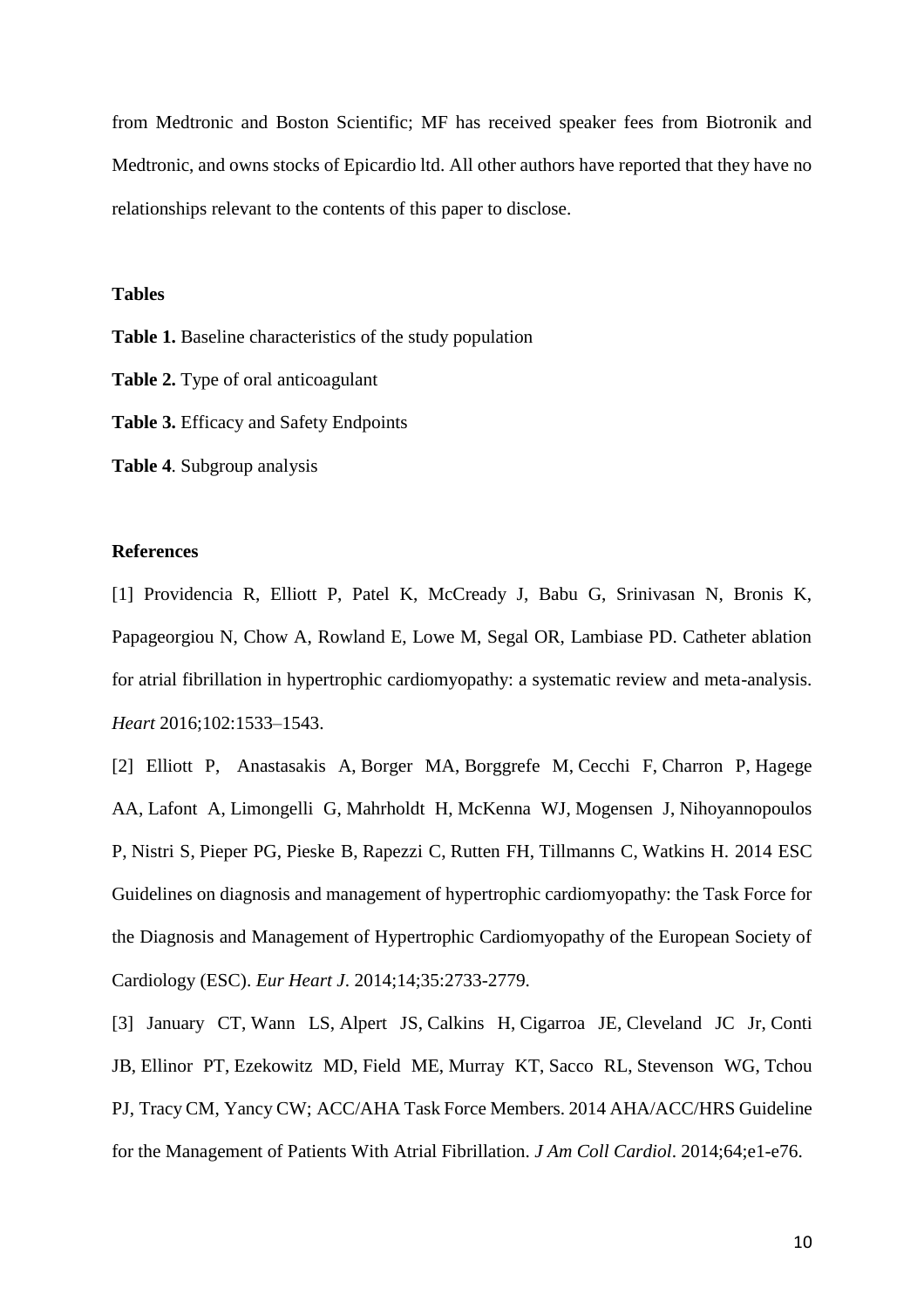[4] [Steffel J,](https://www.ncbi.nlm.nih.gov/pubmed/?term=Steffel%20J%5BAuthor%5D&cauthor=true&cauthor_uid=29562325) [Verhamme P,](https://www.ncbi.nlm.nih.gov/pubmed/?term=Verhamme%20P%5BAuthor%5D&cauthor=true&cauthor_uid=29562325) [Potpara TS,](https://www.ncbi.nlm.nih.gov/pubmed/?term=Potpara%20TS%5BAuthor%5D&cauthor=true&cauthor_uid=29562325) [Albaladejo P,](https://www.ncbi.nlm.nih.gov/pubmed/?term=Albaladejo%20P%5BAuthor%5D&cauthor=true&cauthor_uid=29562325) [Antz M,](https://www.ncbi.nlm.nih.gov/pubmed/?term=Antz%20M%5BAuthor%5D&cauthor=true&cauthor_uid=29562325) [Desteghe L,](https://www.ncbi.nlm.nih.gov/pubmed/?term=Desteghe%20L%5BAuthor%5D&cauthor=true&cauthor_uid=29562325) [Haeusler](https://www.ncbi.nlm.nih.gov/pubmed/?term=Haeusler%20KG%5BAuthor%5D&cauthor=true&cauthor_uid=29562325)  [KG,](https://www.ncbi.nlm.nih.gov/pubmed/?term=Haeusler%20KG%5BAuthor%5D&cauthor=true&cauthor_uid=29562325) [Oldgren J,](https://www.ncbi.nlm.nih.gov/pubmed/?term=Oldgren%20J%5BAuthor%5D&cauthor=true&cauthor_uid=29562325) [Reinecke H,](https://www.ncbi.nlm.nih.gov/pubmed/?term=Reinecke%20H%5BAuthor%5D&cauthor=true&cauthor_uid=29562325) [Roldan-Schilling V,](https://www.ncbi.nlm.nih.gov/pubmed/?term=Roldan-Schilling%20V%5BAuthor%5D&cauthor=true&cauthor_uid=29562325) [Rowell N,](https://www.ncbi.nlm.nih.gov/pubmed/?term=Rowell%20N%5BAuthor%5D&cauthor=true&cauthor_uid=29562325) [Sinnaeve P,](https://www.ncbi.nlm.nih.gov/pubmed/?term=Sinnaeve%20P%5BAuthor%5D&cauthor=true&cauthor_uid=29562325) [Collins R,](https://www.ncbi.nlm.nih.gov/pubmed/?term=Collins%20R%5BAuthor%5D&cauthor=true&cauthor_uid=29562325) [Camm](https://www.ncbi.nlm.nih.gov/pubmed/?term=Camm%20AJ%5BAuthor%5D&cauthor=true&cauthor_uid=29562325)  [AJ,](https://www.ncbi.nlm.nih.gov/pubmed/?term=Camm%20AJ%5BAuthor%5D&cauthor=true&cauthor_uid=29562325) [Heidbüchel H;](https://www.ncbi.nlm.nih.gov/pubmed/?term=Heidb%C3%BCchel%20H%5BAuthor%5D&cauthor=true&cauthor_uid=29562325) [ESC Scientific Document Group.](https://www.ncbi.nlm.nih.gov/pubmed/?term=ESC%20Scientific%20Document%20Group%5BCorporate%20Author%5D) The 2018 European Heart Rhythm Association Practical Guide on the use of non-vitamin K antagonist oral anticoagulants in patients with atrial fibrillation. *[Eur Heart J](https://www.ncbi.nlm.nih.gov/pubmed/29562325)*. 2018 Apr 21;39(16):1330-1393.

[5] [Zhou Y,](https://www.ncbi.nlm.nih.gov/pubmed/?term=Zhou%20Y%5BAuthor%5D&cauthor=true&cauthor_uid=31792707) [He W,](https://www.ncbi.nlm.nih.gov/pubmed/?term=He%20W%5BAuthor%5D&cauthor=true&cauthor_uid=31792707) [Zhou Y,](https://www.ncbi.nlm.nih.gov/pubmed/?term=Zhou%20Y%5BAuthor%5D&cauthor=true&cauthor_uid=31792707) [Zhu W.](https://www.ncbi.nlm.nih.gov/pubmed/?term=Zhu%20W%5BAuthor%5D&cauthor=true&cauthor_uid=31792707) Non-vitamin K antagonist oral anticoagulants in patients with hypertrophic cardiomyopathy and atrial fibrillation: a systematic review and metaanalysis. *[J Thromb Thrombolysis](https://www.ncbi.nlm.nih.gov/pubmed/31792707)*. 2019 Dec 2. doi: 10.1007/s11239-019-02008-3. [Epub ahead of print]

[6] [Calkins H,](https://www.ncbi.nlm.nih.gov/pubmed/?term=Calkins%20H%5BAuthor%5D&cauthor=true&cauthor_uid=28506916) [Hindricks G,](https://www.ncbi.nlm.nih.gov/pubmed/?term=Hindricks%20G%5BAuthor%5D&cauthor=true&cauthor_uid=28506916) [Cappato R,](https://www.ncbi.nlm.nih.gov/pubmed/?term=Cappato%20R%5BAuthor%5D&cauthor=true&cauthor_uid=28506916) [Kim YH,](https://www.ncbi.nlm.nih.gov/pubmed/?term=Kim%20YH%5BAuthor%5D&cauthor=true&cauthor_uid=28506916) [Saad EB,](https://www.ncbi.nlm.nih.gov/pubmed/?term=Saad%20EB%5BAuthor%5D&cauthor=true&cauthor_uid=28506916) [Aguinaga L,](https://www.ncbi.nlm.nih.gov/pubmed/?term=Aguinaga%20L%5BAuthor%5D&cauthor=true&cauthor_uid=28506916) [Akar JG,](https://www.ncbi.nlm.nih.gov/pubmed/?term=Akar%20JG%5BAuthor%5D&cauthor=true&cauthor_uid=28506916) [Badhwar](https://www.ncbi.nlm.nih.gov/pubmed/?term=Badhwar%20V%5BAuthor%5D&cauthor=true&cauthor_uid=28506916)  [V,](https://www.ncbi.nlm.nih.gov/pubmed/?term=Badhwar%20V%5BAuthor%5D&cauthor=true&cauthor_uid=28506916) [Brugada J,](https://www.ncbi.nlm.nih.gov/pubmed/?term=Brugada%20J%5BAuthor%5D&cauthor=true&cauthor_uid=28506916) [Camm J,](https://www.ncbi.nlm.nih.gov/pubmed/?term=Camm%20J%5BAuthor%5D&cauthor=true&cauthor_uid=28506916) [Chen PS,](https://www.ncbi.nlm.nih.gov/pubmed/?term=Chen%20PS%5BAuthor%5D&cauthor=true&cauthor_uid=28506916) [Chen SA,](https://www.ncbi.nlm.nih.gov/pubmed/?term=Chen%20SA%5BAuthor%5D&cauthor=true&cauthor_uid=28506916) [Chung MK,](https://www.ncbi.nlm.nih.gov/pubmed/?term=Chung%20MK%5BAuthor%5D&cauthor=true&cauthor_uid=28506916) [Nielsen JC,](https://www.ncbi.nlm.nih.gov/pubmed/?term=Nielsen%20JC%5BAuthor%5D&cauthor=true&cauthor_uid=28506916) [Curtis AB,](https://www.ncbi.nlm.nih.gov/pubmed/?term=Curtis%20AB%5BAuthor%5D&cauthor=true&cauthor_uid=28506916) [Davies](https://www.ncbi.nlm.nih.gov/pubmed/?term=Davies%20DW%5BAuthor%5D&cauthor=true&cauthor_uid=28506916)  [DW,](https://www.ncbi.nlm.nih.gov/pubmed/?term=Davies%20DW%5BAuthor%5D&cauthor=true&cauthor_uid=28506916) [Day JD,](https://www.ncbi.nlm.nih.gov/pubmed/?term=Day%20JD%5BAuthor%5D&cauthor=true&cauthor_uid=28506916) [d'Avila A,](https://www.ncbi.nlm.nih.gov/pubmed/?term=d) [de Groot NMSN,](https://www.ncbi.nlm.nih.gov/pubmed/?term=de%20Groot%20NMSN%5BAuthor%5D&cauthor=true&cauthor_uid=28506916) [Di Biase L,](https://www.ncbi.nlm.nih.gov/pubmed/?term=Di%20Biase%20L%5BAuthor%5D&cauthor=true&cauthor_uid=28506916) [Duytschaever M,](https://www.ncbi.nlm.nih.gov/pubmed/?term=Duytschaever%20M%5BAuthor%5D&cauthor=true&cauthor_uid=28506916) [Edgerton](https://www.ncbi.nlm.nih.gov/pubmed/?term=Edgerton%20JR%5BAuthor%5D&cauthor=true&cauthor_uid=28506916)  [JR,](https://www.ncbi.nlm.nih.gov/pubmed/?term=Edgerton%20JR%5BAuthor%5D&cauthor=true&cauthor_uid=28506916) [Ellenbogen KA,](https://www.ncbi.nlm.nih.gov/pubmed/?term=Ellenbogen%20KA%5BAuthor%5D&cauthor=true&cauthor_uid=28506916) [Ellinor PT,](https://www.ncbi.nlm.nih.gov/pubmed/?term=Ellinor%20PT%5BAuthor%5D&cauthor=true&cauthor_uid=28506916) [Ernst S,](https://www.ncbi.nlm.nih.gov/pubmed/?term=Ernst%20S%5BAuthor%5D&cauthor=true&cauthor_uid=28506916) [Fenelon G,](https://www.ncbi.nlm.nih.gov/pubmed/?term=Fenelon%20G%5BAuthor%5D&cauthor=true&cauthor_uid=28506916) [Gerstenfeld EP,](https://www.ncbi.nlm.nih.gov/pubmed/?term=Gerstenfeld%20EP%5BAuthor%5D&cauthor=true&cauthor_uid=28506916) [Haines DE,](https://www.ncbi.nlm.nih.gov/pubmed/?term=Haines%20DE%5BAuthor%5D&cauthor=true&cauthor_uid=28506916) [Haissaguerre](https://www.ncbi.nlm.nih.gov/pubmed/?term=Haissaguerre%20M%5BAuthor%5D&cauthor=true&cauthor_uid=28506916)  [M,](https://www.ncbi.nlm.nih.gov/pubmed/?term=Haissaguerre%20M%5BAuthor%5D&cauthor=true&cauthor_uid=28506916) [Helm RH,](https://www.ncbi.nlm.nih.gov/pubmed/?term=Helm%20RH%5BAuthor%5D&cauthor=true&cauthor_uid=28506916) [Hylek E,](https://www.ncbi.nlm.nih.gov/pubmed/?term=Hylek%20E%5BAuthor%5D&cauthor=true&cauthor_uid=28506916) [Jackman WM,](https://www.ncbi.nlm.nih.gov/pubmed/?term=Jackman%20WM%5BAuthor%5D&cauthor=true&cauthor_uid=28506916) [Jalife J,](https://www.ncbi.nlm.nih.gov/pubmed/?term=Jalife%20J%5BAuthor%5D&cauthor=true&cauthor_uid=28506916) [Kalman JM,](https://www.ncbi.nlm.nih.gov/pubmed/?term=Kalman%20JM%5BAuthor%5D&cauthor=true&cauthor_uid=28506916) [Kautzner J,](https://www.ncbi.nlm.nih.gov/pubmed/?term=Kautzner%20J%5BAuthor%5D&cauthor=true&cauthor_uid=28506916) [Kottkamp H,](https://www.ncbi.nlm.nih.gov/pubmed/?term=Kottkamp%20H%5BAuthor%5D&cauthor=true&cauthor_uid=28506916) [Kuck](https://www.ncbi.nlm.nih.gov/pubmed/?term=Kuck%20KH%5BAuthor%5D&cauthor=true&cauthor_uid=28506916)  [KH,](https://www.ncbi.nlm.nih.gov/pubmed/?term=Kuck%20KH%5BAuthor%5D&cauthor=true&cauthor_uid=28506916) [Kumagai K,](https://www.ncbi.nlm.nih.gov/pubmed/?term=Kumagai%20K%5BAuthor%5D&cauthor=true&cauthor_uid=28506916) [Lee R,](https://www.ncbi.nlm.nih.gov/pubmed/?term=Lee%20R%5BAuthor%5D&cauthor=true&cauthor_uid=28506916) [Lewalter T,](https://www.ncbi.nlm.nih.gov/pubmed/?term=Lewalter%20T%5BAuthor%5D&cauthor=true&cauthor_uid=28506916) [Lindsay BD,](https://www.ncbi.nlm.nih.gov/pubmed/?term=Lindsay%20BD%5BAuthor%5D&cauthor=true&cauthor_uid=28506916) [Macle L,](https://www.ncbi.nlm.nih.gov/pubmed/?term=Macle%20L%5BAuthor%5D&cauthor=true&cauthor_uid=28506916) [Mansour M,](https://www.ncbi.nlm.nih.gov/pubmed/?term=Mansour%20M%5BAuthor%5D&cauthor=true&cauthor_uid=28506916) [Marchlinski](https://www.ncbi.nlm.nih.gov/pubmed/?term=Marchlinski%20FE%5BAuthor%5D&cauthor=true&cauthor_uid=28506916)  [FE,](https://www.ncbi.nlm.nih.gov/pubmed/?term=Marchlinski%20FE%5BAuthor%5D&cauthor=true&cauthor_uid=28506916) [Michaud GF,](https://www.ncbi.nlm.nih.gov/pubmed/?term=Michaud%20GF%5BAuthor%5D&cauthor=true&cauthor_uid=28506916) [Nakagawa H,](https://www.ncbi.nlm.nih.gov/pubmed/?term=Nakagawa%20H%5BAuthor%5D&cauthor=true&cauthor_uid=28506916) [Natale A,](https://www.ncbi.nlm.nih.gov/pubmed/?term=Natale%20A%5BAuthor%5D&cauthor=true&cauthor_uid=28506916) [Nattel S,](https://www.ncbi.nlm.nih.gov/pubmed/?term=Nattel%20S%5BAuthor%5D&cauthor=true&cauthor_uid=28506916) [Okumura K,](https://www.ncbi.nlm.nih.gov/pubmed/?term=Okumura%20K%5BAuthor%5D&cauthor=true&cauthor_uid=28506916) [Packer D,](https://www.ncbi.nlm.nih.gov/pubmed/?term=Packer%20D%5BAuthor%5D&cauthor=true&cauthor_uid=28506916) [Pokushalov](https://www.ncbi.nlm.nih.gov/pubmed/?term=Pokushalov%20E%5BAuthor%5D&cauthor=true&cauthor_uid=28506916)  [E,](https://www.ncbi.nlm.nih.gov/pubmed/?term=Pokushalov%20E%5BAuthor%5D&cauthor=true&cauthor_uid=28506916) [Reynolds MR,](https://www.ncbi.nlm.nih.gov/pubmed/?term=Reynolds%20MR%5BAuthor%5D&cauthor=true&cauthor_uid=28506916) [Sanders P,](https://www.ncbi.nlm.nih.gov/pubmed/?term=Sanders%20P%5BAuthor%5D&cauthor=true&cauthor_uid=28506916) [Scanavacca M,](https://www.ncbi.nlm.nih.gov/pubmed/?term=Scanavacca%20M%5BAuthor%5D&cauthor=true&cauthor_uid=28506916) [Schilling R,](https://www.ncbi.nlm.nih.gov/pubmed/?term=Schilling%20R%5BAuthor%5D&cauthor=true&cauthor_uid=28506916) [Tondo C,](https://www.ncbi.nlm.nih.gov/pubmed/?term=Tondo%20C%5BAuthor%5D&cauthor=true&cauthor_uid=28506916) [Tsao HM,](https://www.ncbi.nlm.nih.gov/pubmed/?term=Tsao%20HM%5BAuthor%5D&cauthor=true&cauthor_uid=28506916) [Verma](https://www.ncbi.nlm.nih.gov/pubmed/?term=Verma%20A%5BAuthor%5D&cauthor=true&cauthor_uid=28506916)  [A,](https://www.ncbi.nlm.nih.gov/pubmed/?term=Verma%20A%5BAuthor%5D&cauthor=true&cauthor_uid=28506916) [Wilber DJ,](https://www.ncbi.nlm.nih.gov/pubmed/?term=Wilber%20DJ%5BAuthor%5D&cauthor=true&cauthor_uid=28506916) [Yamane T.](https://www.ncbi.nlm.nih.gov/pubmed/?term=Yamane%20T%5BAuthor%5D&cauthor=true&cauthor_uid=28506916) 2017 HRS/EHRA/ECAS/APHRS/SOLAECE Expert Consensus Statement on Catheter and Surgical Ablation of Atrial Fibrillation. *[Heart](https://www.ncbi.nlm.nih.gov/pubmed/28506916)  [Rhythm](https://www.ncbi.nlm.nih.gov/pubmed/28506916)* 2017;14:e275-e444.

[7] Garg L, Sabzwari SRA, Akbar G, Ayele H, Agrawal S, Agarwal M, Gordon J, Dusaj R, Nazir T, Bozorgnia B, Martinez M. Outcomes of cateter ablation for atrial fibrillation in patients with hypertrophic cardiomyopathy. *[J Am Coll Cardiol](https://www.ncbi.nlm.nih.gov/pubmed/31072579)*. 2019;73;suppl 1;478 (abstract presented at the American Journal of Cardiology Congress 2019- 68th Annual Scientific Sessions)

11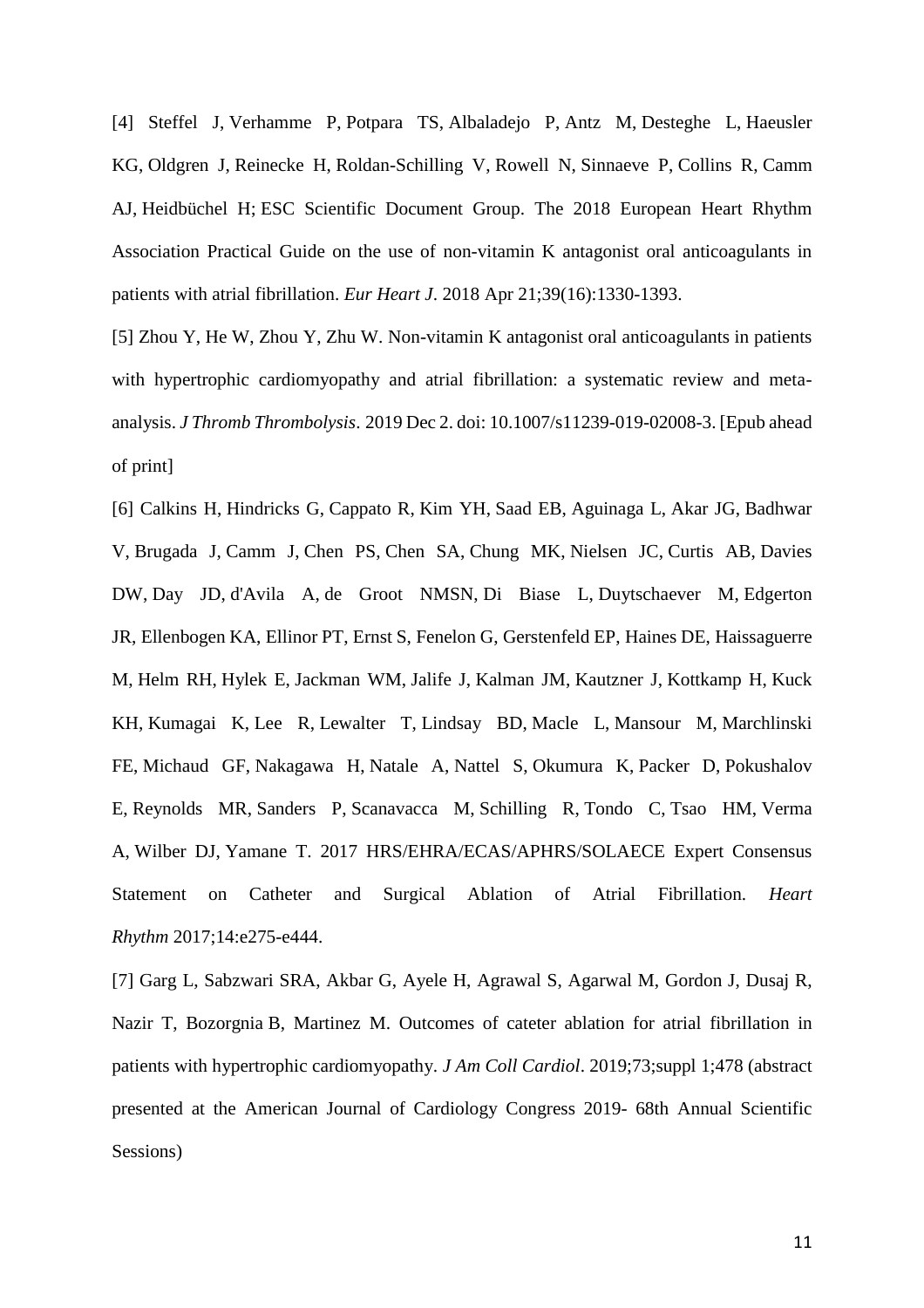[8] [Providência R,](https://www.ncbi.nlm.nih.gov/pubmed/?term=Provid%C3%AAncia%20R%5BAuthor%5D&cauthor=true&cauthor_uid=24550347) [Marijon E,](https://www.ncbi.nlm.nih.gov/pubmed/?term=Marijon%20E%5BAuthor%5D&cauthor=true&cauthor_uid=24550347) [Albenque JP,](https://www.ncbi.nlm.nih.gov/pubmed/?term=Albenque%20JP%5BAuthor%5D&cauthor=true&cauthor_uid=24550347) [Combes S,](https://www.ncbi.nlm.nih.gov/pubmed/?term=Combes%20S%5BAuthor%5D&cauthor=true&cauthor_uid=24550347) [Combes N,](https://www.ncbi.nlm.nih.gov/pubmed/?term=Combes%20N%5BAuthor%5D&cauthor=true&cauthor_uid=24550347) [Jourda F,](https://www.ncbi.nlm.nih.gov/pubmed/?term=Jourda%20F%5BAuthor%5D&cauthor=true&cauthor_uid=24550347) [Hireche](https://www.ncbi.nlm.nih.gov/pubmed/?term=Hireche%20H%5BAuthor%5D&cauthor=true&cauthor_uid=24550347)  [H,](https://www.ncbi.nlm.nih.gov/pubmed/?term=Hireche%20H%5BAuthor%5D&cauthor=true&cauthor_uid=24550347) [Morais J,](https://www.ncbi.nlm.nih.gov/pubmed/?term=Morais%20J%5BAuthor%5D&cauthor=true&cauthor_uid=24550347) [Boveda S.](https://www.ncbi.nlm.nih.gov/pubmed/?term=Boveda%20S%5BAuthor%5D&cauthor=true&cauthor_uid=24550347) Rivaroxaban and dabigatran in patients undergoing catheter ablation of atrial fibrillation. *[Europace](https://www.ncbi.nlm.nih.gov/pubmed/24550347)*. 2014;16:1137-1144.

[9] [Schulman S,](https://www.ncbi.nlm.nih.gov/pubmed/?term=Schulman%20S%5BAuthor%5D&cauthor=true&cauthor_uid=15842354) [Kearon C;](https://www.ncbi.nlm.nih.gov/pubmed/?term=Kearon%20C%5BAuthor%5D&cauthor=true&cauthor_uid=15842354) [Subcommittee on Control of Anticoagulation of the Scientific and](https://www.ncbi.nlm.nih.gov/pubmed/?term=Subcommittee%20on%20Control%20of%20Anticoagulation%20of%20the%20Scientific%20and%20Standardization%20Committee%20of%20the%20International%20Society%20on%20Thrombosis%20and%20Haemostasis%5BCorporate%20Author%5D)  [Standardization Committee of the International Society on Thrombosis and Haemostasis.](https://www.ncbi.nlm.nih.gov/pubmed/?term=Subcommittee%20on%20Control%20of%20Anticoagulation%20of%20the%20Scientific%20and%20Standardization%20Committee%20of%20the%20International%20Society%20on%20Thrombosis%20and%20Haemostasis%5BCorporate%20Author%5D) Definition of major bleeding in clinical investigations of antihemostatic medicinal products in non-surgical patients. *[J Thromb Haemost](https://www.ncbi.nlm.nih.gov/pubmed/15842354?dopt=Abstract)*. 2005;3:692-694.

[10] Giugliano RP, Ruff CT, Braunwald E, Murphy SA, Wiviott SD, Halperin JL, Waldo AL, Ezekowitz MD, Weitz JI, Špinar J, Ruzyllo W, Ruda M, Koretsune Y, Betcher J, Shi M, Grip LT, Patel SP, Patel I, Hanyok JJ, Mercuri M, Antman EM. Edoxaban versus warfarin in patients with atrial fibrillation. *[N Engl J Med](https://www.ncbi.nlm.nih.gov/pubmed/24251359)*. 2013;369:2093-2104.

[11] Granger CB, Alexander JH, McMurray JJV, Lopes RD, Hylek EM, Hanna M, Al-Khalidi HR, Ansell J, Atar D, Avezum A, Bahit MC, Diaz R, Easton JD, Ezekowitz JA, Flaker G, Garcia D, Geraldes M, Gersh BJ, Golitsyn S, Goto S, Hermosillo AG, Hohnloser SH, Horowitz J, Mohan P, Jansky P, Lewis BS, Lopez-Sendon JL, Pais P, Parkhomenko A, Verheugt FWA, Zhu J, Wallentin L. Apixaban versus warfarin in patients with atrial fibrillation. *New Engl J Med*. 2011;365:981–992

[12] Patel MR, Mahaffey KW, Garg J, Pan G, Singer DE, Hacke W, Breithardt G, Halperin JL, Hankey GJ, Piccini JP, Becker RC, Nessel CC, Paolini JF, Berkowitz SD, Fox KAA, Califf RM. Rivaroxaban versus warfarin in nonvalvular atrial fibrillation. *New Engl J Med.* 2011;365:883–891

[13] Connolly SJ, Ezekowitz MD, Yusuf S, Eikelboom J, Oldgren J, Parekh A, Pogue J, Reilly PA, Themeles E, Varrone J, Wang S, Alings M, Xavier D, Zhu J, Diaz R, Lewis BS, Darius H, Diener H, Joyner CD, Wallentin L. Dabigatran versus warfarin in patients with atrial fibrillation. *New Engl J Med.* 2009;361:1139–1151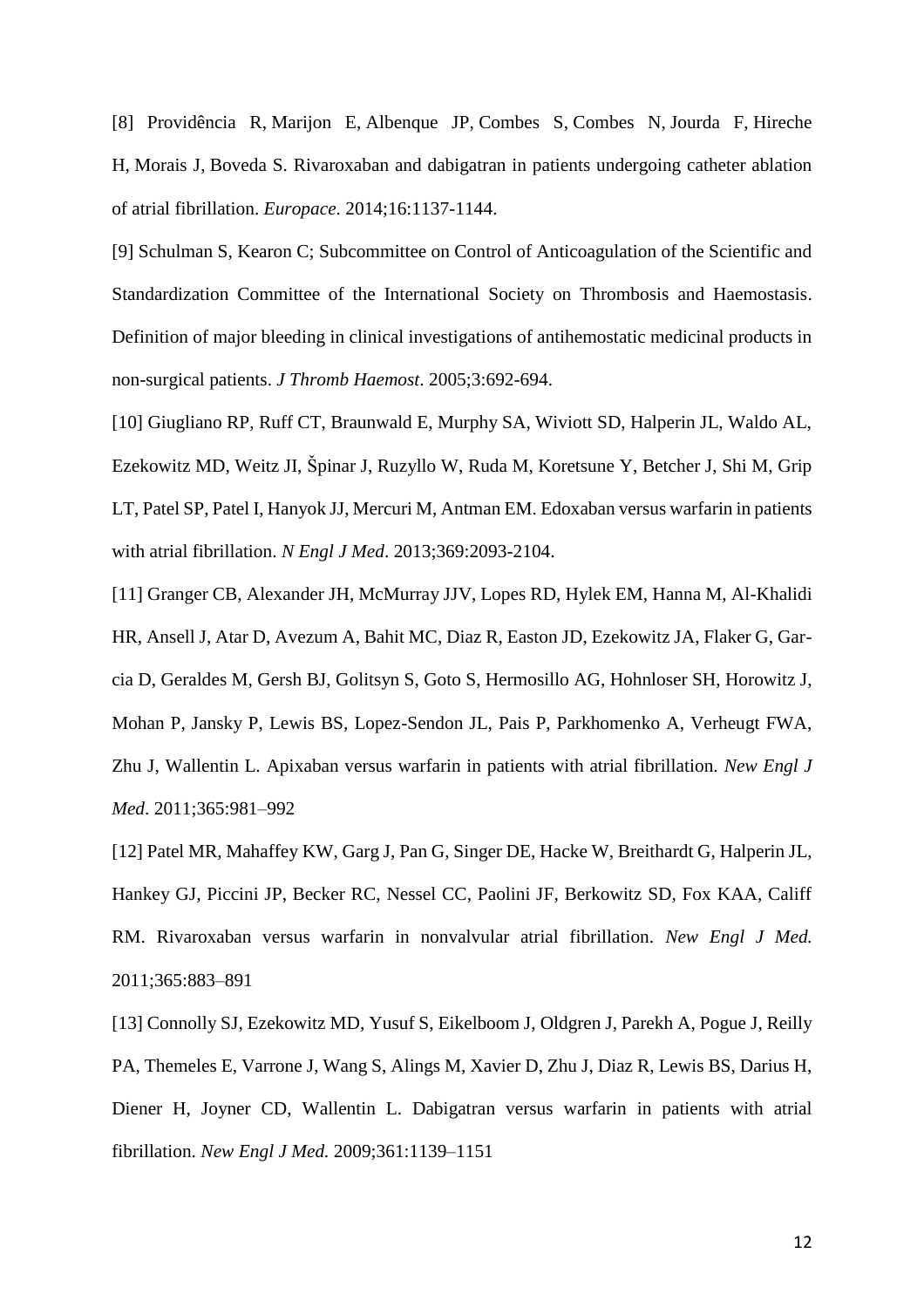[14] Jung H, Yang P, Jang E, Yu HT, Kim T, Uhm J, Kim J, Pak H, Lee M, Joung B, Lip GYH. Effectiveness and safety of non-vitamin K antagonist oral anticoagulants in patients with atrial fibrillation with hypertrophic cardiomyopathy. *Chest*. 2019;155:354–363

[15] Dominguez F, Climent V, Zorio E, Ripoll-Vera T, Salazar-Men- diguchía J, García-Pinilla JM, Urbano-Moral JA, Fernández- Fernández X, Lopez-Cuenca D, Ajo-Ferrer R, Sanz-Sanchez J, Gomez-Perez Y, López-Garrido MA, Barriales-Villa R, Gimeno JR, Garcia-Pavia P. Direct oral anticoagulants in patients with hypertrophic cardiomyopathy and atrial fibrillation. *Int J Cardiol*. 2017;248:232–238

[16] Noseworthy PA, Yao X, Shah ND, Gersh BJ (2016) Stroke and bleeding risks in NOACand warfarin-treated patients with hyper- trophic cardiomyopathy and atrial fibrillation. *J Am Coll Cardiol*. 2016;67:3020–3021

[17] Lee H, Kim H, Jung J, Han K, Lee H, Park J, Kim HM, Kim Y, Ommen SR. Novel oral anticoagulants for primary stroke prevention in hypertrophic cardiomyopathy patients with atrial fibrillation. *Stroke*. 2019;50:2582–2586

[18] January CT, Wann LS, Calkins H, Chen LY, Cigarroa JE, Cleveland JC Jr, Ellinor PT, Ezekowitz MD, Field ME, Furie KL, Heidenreich PA, Murray KT, Shea JB, Tracy CM, Yancy CW. 2019 AHA/ACC/HRS focused update of the 2014 AHA/ACC/HRS guideline for the management of patients with atrial fibrillation: a report of the American College of Cardiology Foundation/American Heart Association Task Force on Clinical Practice Guidelines and the Heart Rhythm Society. *J Am Coll Cardiol*. 2019;74:104–132.

[19] Creta A, Providência R, Adragao P, de Asmundis C, Chun J, Chierchia G, Defaye P, Schmidt B, Anselme F, Finlay M, Hunter RJ, Papageorgiou N, Lambiase PD, Schilling RJ, Combes S, Combes N, Albenque JP, Pozzilli P, Boveda S. Impact of Type-2 Diabetes Mellitus on the Outcomes of Catheter Ablation of Atrial Fibrillation (European observational multicentre study). *Am J of Cardiol.* 2020;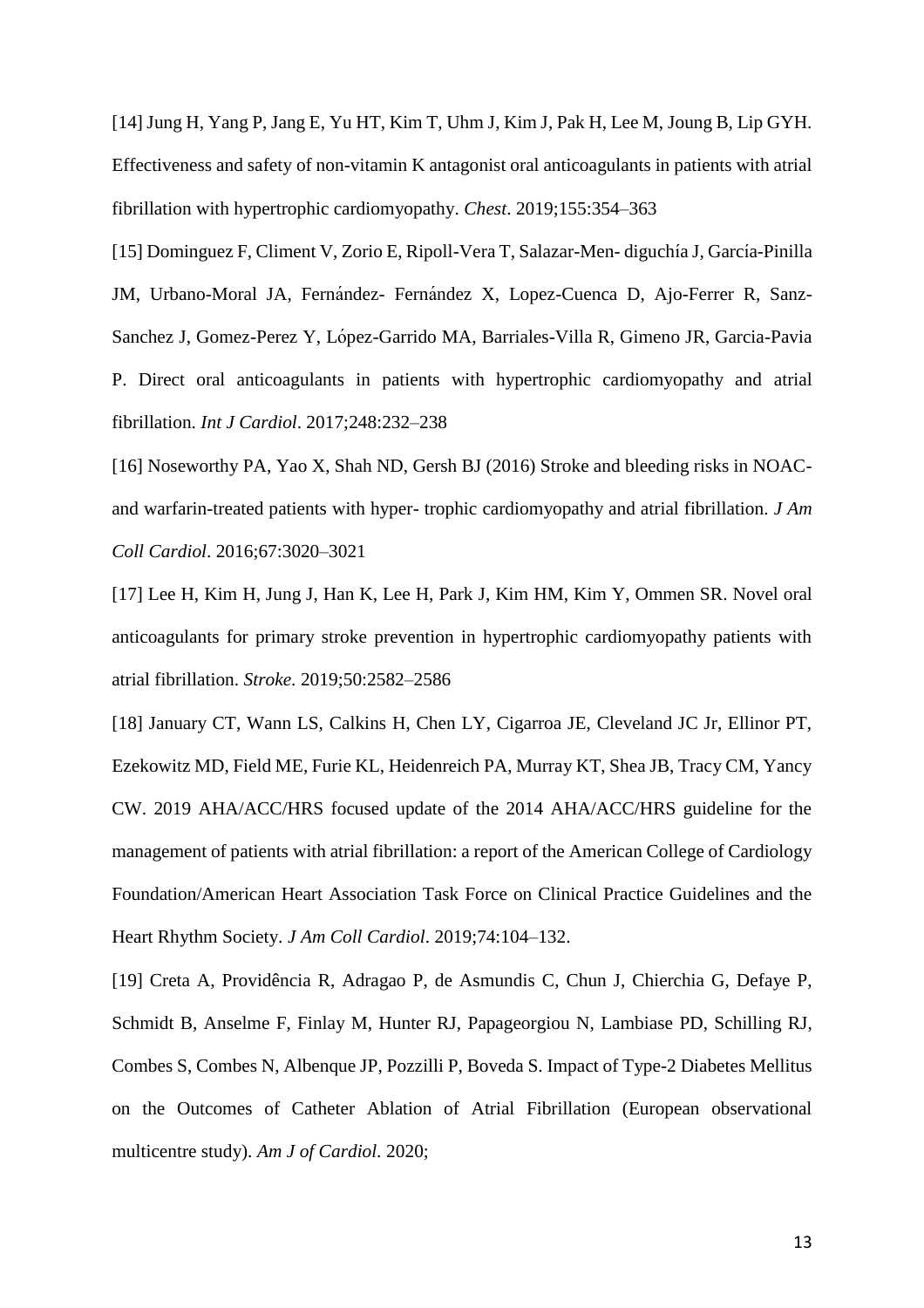[20] [Calkins H,](https://www.ncbi.nlm.nih.gov/pubmed/?term=Calkins%20H%5BAuthor%5D&cauthor=true&cauthor_uid=28317415) [Willems S,](https://www.ncbi.nlm.nih.gov/pubmed/?term=Willems%20S%5BAuthor%5D&cauthor=true&cauthor_uid=28317415) [Gerstenfeld EP,](https://www.ncbi.nlm.nih.gov/pubmed/?term=Gerstenfeld%20EP%5BAuthor%5D&cauthor=true&cauthor_uid=28317415) [Verma A,](https://www.ncbi.nlm.nih.gov/pubmed/?term=Verma%20A%5BAuthor%5D&cauthor=true&cauthor_uid=28317415) [Schilling R,](https://www.ncbi.nlm.nih.gov/pubmed/?term=Schilling%20R%5BAuthor%5D&cauthor=true&cauthor_uid=28317415) [Hohnloser SH,](https://www.ncbi.nlm.nih.gov/pubmed/?term=Hohnloser%20SH%5BAuthor%5D&cauthor=true&cauthor_uid=28317415) [Okumura](https://www.ncbi.nlm.nih.gov/pubmed/?term=Okumura%20K%5BAuthor%5D&cauthor=true&cauthor_uid=28317415)  [K,](https://www.ncbi.nlm.nih.gov/pubmed/?term=Okumura%20K%5BAuthor%5D&cauthor=true&cauthor_uid=28317415) [Serota H,](https://www.ncbi.nlm.nih.gov/pubmed/?term=Serota%20H%5BAuthor%5D&cauthor=true&cauthor_uid=28317415) [Nordaby M,](https://www.ncbi.nlm.nih.gov/pubmed/?term=Nordaby%20M%5BAuthor%5D&cauthor=true&cauthor_uid=28317415) [Guiver K,](https://www.ncbi.nlm.nih.gov/pubmed/?term=Guiver%20K%5BAuthor%5D&cauthor=true&cauthor_uid=28317415) [Biss B,](https://www.ncbi.nlm.nih.gov/pubmed/?term=Biss%20B%5BAuthor%5D&cauthor=true&cauthor_uid=28317415) [Brouwer MA,](https://www.ncbi.nlm.nih.gov/pubmed/?term=Brouwer%20MA%5BAuthor%5D&cauthor=true&cauthor_uid=28317415) [Grimaldi M;](https://www.ncbi.nlm.nih.gov/pubmed/?term=Grimaldi%20M%5BAuthor%5D&cauthor=true&cauthor_uid=28317415) [RE-CIRCUIT](https://www.ncbi.nlm.nih.gov/pubmed/?term=RE-CIRCUIT%20Investigators%5BCorporate%20Author%5D)  [Investigators.](https://www.ncbi.nlm.nih.gov/pubmed/?term=RE-CIRCUIT%20Investigators%5BCorporate%20Author%5D) Uninterrupted Dabigatran versus Warfarin for Ablation in Atrial Fibrillation. *[N](https://www.ncbi.nlm.nih.gov/pubmed/28317415)  [Engl J Med](https://www.ncbi.nlm.nih.gov/pubmed/28317415)*. 2017;376:1627-1636.

[21] [Cappato R,](https://www.ncbi.nlm.nih.gov/pubmed/?term=Cappato%20R%5BAuthor%5D&cauthor=true&cauthor_uid=25975659) [Marchlinski FE,](https://www.ncbi.nlm.nih.gov/pubmed/?term=Marchlinski%20FE%5BAuthor%5D&cauthor=true&cauthor_uid=25975659) [Hohnloser SH,](https://www.ncbi.nlm.nih.gov/pubmed/?term=Hohnloser%20SH%5BAuthor%5D&cauthor=true&cauthor_uid=25975659) [Naccarelli GV,](https://www.ncbi.nlm.nih.gov/pubmed/?term=Naccarelli%20GV%5BAuthor%5D&cauthor=true&cauthor_uid=25975659) [Xiang J,](https://www.ncbi.nlm.nih.gov/pubmed/?term=Xiang%20J%5BAuthor%5D&cauthor=true&cauthor_uid=25975659) [Wilber DJ,](https://www.ncbi.nlm.nih.gov/pubmed/?term=Wilber%20DJ%5BAuthor%5D&cauthor=true&cauthor_uid=25975659) [Ma](https://www.ncbi.nlm.nih.gov/pubmed/?term=Ma%20CS%5BAuthor%5D&cauthor=true&cauthor_uid=25975659)  [CS,](https://www.ncbi.nlm.nih.gov/pubmed/?term=Ma%20CS%5BAuthor%5D&cauthor=true&cauthor_uid=25975659) [Hess S,](https://www.ncbi.nlm.nih.gov/pubmed/?term=Hess%20S%5BAuthor%5D&cauthor=true&cauthor_uid=25975659) [Wells DS,](https://www.ncbi.nlm.nih.gov/pubmed/?term=Wells%20DS%5BAuthor%5D&cauthor=true&cauthor_uid=25975659) [Juang G,](https://www.ncbi.nlm.nih.gov/pubmed/?term=Juang%20G%5BAuthor%5D&cauthor=true&cauthor_uid=25975659) [Vijgen J,](https://www.ncbi.nlm.nih.gov/pubmed/?term=Vijgen%20J%5BAuthor%5D&cauthor=true&cauthor_uid=25975659) [Hügl BJ,](https://www.ncbi.nlm.nih.gov/pubmed/?term=H%C3%BCgl%20BJ%5BAuthor%5D&cauthor=true&cauthor_uid=25975659) [Balasubramaniam R,](https://www.ncbi.nlm.nih.gov/pubmed/?term=Balasubramaniam%20R%5BAuthor%5D&cauthor=true&cauthor_uid=25975659) [De Chillou C,](https://www.ncbi.nlm.nih.gov/pubmed/?term=De%20Chillou%20C%5BAuthor%5D&cauthor=true&cauthor_uid=25975659) [Davies](https://www.ncbi.nlm.nih.gov/pubmed/?term=Davies%20DW%5BAuthor%5D&cauthor=true&cauthor_uid=25975659)  [DW,](https://www.ncbi.nlm.nih.gov/pubmed/?term=Davies%20DW%5BAuthor%5D&cauthor=true&cauthor_uid=25975659) [Fields LE,](https://www.ncbi.nlm.nih.gov/pubmed/?term=Fields%20LE%5BAuthor%5D&cauthor=true&cauthor_uid=25975659) [Natale A;](https://www.ncbi.nlm.nih.gov/pubmed/?term=Natale%20A%5BAuthor%5D&cauthor=true&cauthor_uid=25975659) [VENTURE-AF Investigators.](https://www.ncbi.nlm.nih.gov/pubmed/?term=VENTURE-AF%20Investigators%5BCorporate%20Author%5D) Uninterrupted rivaroxaban vs. uninterrupted vitamin K antagonists for catheter ablation in non-valvular atrial fibrillation. *[Eur Heart J](https://www.ncbi.nlm.nih.gov/pubmed/25975659)*. 2015;36:1805-11.

[22[\] Kirchhof P,](https://www.ncbi.nlm.nih.gov/pubmed/?term=Kirchhof%20P%5BAuthor%5D&cauthor=true&cauthor_uid=29579168) [Haeusler KG,](https://www.ncbi.nlm.nih.gov/pubmed/?term=Haeusler%20KG%5BAuthor%5D&cauthor=true&cauthor_uid=29579168) [Blank B,](https://www.ncbi.nlm.nih.gov/pubmed/?term=Blank%20B%5BAuthor%5D&cauthor=true&cauthor_uid=29579168) [De Bono J,](https://www.ncbi.nlm.nih.gov/pubmed/?term=De%20Bono%20J%5BAuthor%5D&cauthor=true&cauthor_uid=29579168) [Callans D,](https://www.ncbi.nlm.nih.gov/pubmed/?term=Callans%20D%5BAuthor%5D&cauthor=true&cauthor_uid=29579168) [Elvan A,](https://www.ncbi.nlm.nih.gov/pubmed/?term=Elvan%20A%5BAuthor%5D&cauthor=true&cauthor_uid=29579168) [Fetsch T,](https://www.ncbi.nlm.nih.gov/pubmed/?term=Fetsch%20T%5BAuthor%5D&cauthor=true&cauthor_uid=29579168) [Van Gelder](https://www.ncbi.nlm.nih.gov/pubmed/?term=Van%20Gelder%20IC%5BAuthor%5D&cauthor=true&cauthor_uid=29579168)  [IC,](https://www.ncbi.nlm.nih.gov/pubmed/?term=Van%20Gelder%20IC%5BAuthor%5D&cauthor=true&cauthor_uid=29579168) [Gentlesk P,](https://www.ncbi.nlm.nih.gov/pubmed/?term=Gentlesk%20P%5BAuthor%5D&cauthor=true&cauthor_uid=29579168) [Grimaldi M,](https://www.ncbi.nlm.nih.gov/pubmed/?term=Grimaldi%20M%5BAuthor%5D&cauthor=true&cauthor_uid=29579168) [Hansen J,](https://www.ncbi.nlm.nih.gov/pubmed/?term=Hansen%20J%5BAuthor%5D&cauthor=true&cauthor_uid=29579168) [Hindricks G,](https://www.ncbi.nlm.nih.gov/pubmed/?term=Hindricks%20G%5BAuthor%5D&cauthor=true&cauthor_uid=29579168) [Al-Khalidi HR,](https://www.ncbi.nlm.nih.gov/pubmed/?term=Al-Khalidi%20HR%5BAuthor%5D&cauthor=true&cauthor_uid=29579168) [Massaro T,](https://www.ncbi.nlm.nih.gov/pubmed/?term=Massaro%20T%5BAuthor%5D&cauthor=true&cauthor_uid=29579168) [Mont](https://www.ncbi.nlm.nih.gov/pubmed/?term=Mont%20L%5BAuthor%5D&cauthor=true&cauthor_uid=29579168)  [L,](https://www.ncbi.nlm.nih.gov/pubmed/?term=Mont%20L%5BAuthor%5D&cauthor=true&cauthor_uid=29579168) [Nielsen JC,](https://www.ncbi.nlm.nih.gov/pubmed/?term=Nielsen%20JC%5BAuthor%5D&cauthor=true&cauthor_uid=29579168) [Nölker G,](https://www.ncbi.nlm.nih.gov/pubmed/?term=N%C3%B6lker%20G%5BAuthor%5D&cauthor=true&cauthor_uid=29579168) [Piccini JP,](https://www.ncbi.nlm.nih.gov/pubmed/?term=Piccini%20JP%5BAuthor%5D&cauthor=true&cauthor_uid=29579168) [De Potter T,](https://www.ncbi.nlm.nih.gov/pubmed/?term=De%20Potter%20T%5BAuthor%5D&cauthor=true&cauthor_uid=29579168) [Scherr D,](https://www.ncbi.nlm.nih.gov/pubmed/?term=Scherr%20D%5BAuthor%5D&cauthor=true&cauthor_uid=29579168) [Schotten U,](https://www.ncbi.nlm.nih.gov/pubmed/?term=Schotten%20U%5BAuthor%5D&cauthor=true&cauthor_uid=29579168) [Themistoclakis](https://www.ncbi.nlm.nih.gov/pubmed/?term=Themistoclakis%20S%5BAuthor%5D&cauthor=true&cauthor_uid=29579168)  [S,](https://www.ncbi.nlm.nih.gov/pubmed/?term=Themistoclakis%20S%5BAuthor%5D&cauthor=true&cauthor_uid=29579168) [Todd D,](https://www.ncbi.nlm.nih.gov/pubmed/?term=Todd%20D%5BAuthor%5D&cauthor=true&cauthor_uid=29579168) [Vijgen J,](https://www.ncbi.nlm.nih.gov/pubmed/?term=Vijgen%20J%5BAuthor%5D&cauthor=true&cauthor_uid=29579168) [Di Biase L.](https://www.ncbi.nlm.nih.gov/pubmed/?term=Di%20Biase%20L%5BAuthor%5D&cauthor=true&cauthor_uid=29579168) Apixaban in patients at risk of stroke undergoing atrial fibrillation ablation. *[Eur Heart J](https://www.ncbi.nlm.nih.gov/pubmed/29579168)*. 2018;39:2942-2955.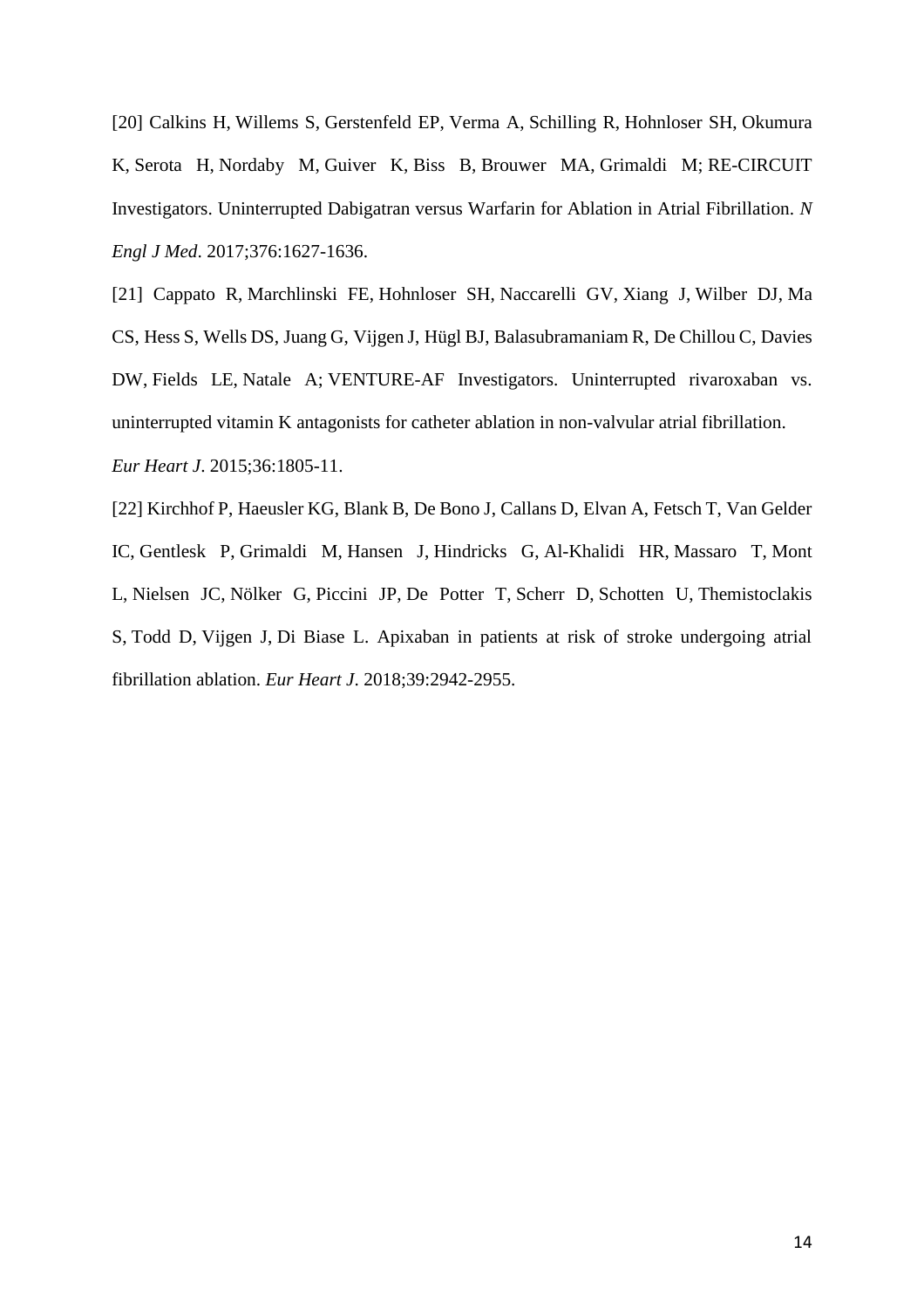# **Table 1**. Demographics

|                                                   | <b>Global Sample</b> | <b>VKA</b>      | <b>NOAC</b>     |       |
|---------------------------------------------------|----------------------|-----------------|-----------------|-------|
|                                                   | $n=137$              | $n=82$          | $n = 55*$       | P     |
|                                                   | % (n)                | % (n)           | % (n)           |       |
| Age                                               | $55.0 \pm 13.4$      | $53.3 \pm 13.3$ | $57.2 \pm 13.2$ | 0.27  |
| Female Sex                                        | 29.1% (39)           | 25.6% (21)      | 32.7% (18)      | 0.36  |
| AF type at index procedure                        |                      |                 |                 |       |
| Paroxysmal                                        | 57.5% (77)           | $40.2\%$ (33)   | $61.8\%$ (34)   | 0.013 |
| Persistent                                        | 41.0% (55)           | 59.8% (49)      | 38.2% (21)      |       |
| <b>Longstanding Persistent</b>                    | $1.5\%$ (2)          | $2.4\%$ (2)     | 0%              |       |
| Baseline ECG in Sinus Rhythm<br>- Index Procedure | 58.2% (78)           | 51.2% (42)      | 65.4% (36)      | 0.1   |
| Previous Non-AF ablation                          | $9.8\%$ (13)         | $9.8\%$ (8)     | $9.0\%$ (5)     | 0.71  |
| Previous Alcohol Septal<br>Ablation               | $4.5\%$ (6)          | $2.4\%$ (2)     | $7.3\%$ (4)     | 0.17  |
| Previous Surgical Myectomy                        | $10.4\%$ (14)        | 15.8% (13)      | $1.8\%$ (1)     | 0.008 |
| LV Apical Aneurysm                                | $1.5\%$ (2)          | $2.4\%$ (2)     | 0%              | 0.51  |
| Congestive HF                                     | $15.7\%$ (21)        | $15.8\%$ (13)   | $14.5\%$ (8)    | 0.83  |
| Hypertension                                      | 25.4% (34)           | 19.5% (16)      | 32.7% (18)      | 0.79  |
| <b>Diabetes</b>                                   | 14.2% (19)           | 14.6% (12)      | $12.7\%$ (7)    | 0.54  |
| Stroke or TIA                                     | $10.4\%$ (14)        | $12.2\%$ (10)   | $7.3\%$ (4)     | 0.35  |
| Vascular Disease                                  | $9.7\%$ (13)         | $8.5\%$ (7)     | $10.9\%$ (6)    | 0.64  |
| Chronic Kidney Disease                            | $3.8\%$ (5)          | $3.6\%$ (3)     | $5.4\%$ (3)     | 0.61  |
| <b>Obstructive Sleep Apnoea</b>                   | $6.7\%$ (9)          | $11\%$ (6)      | $5.4\%$ (3)     | 0.67  |
| <b>NYHA Class</b>                                 | $1.8 + 0.7$          | $1.8 \pm 0.7$   | $1.7 \pm 0.7$   | 0.91  |
| CHA <sub>2</sub> DS <sub>2</sub> VASc             | $1.5 \pm 1.5$        | $1.3 \pm 1.4$   | $1.6 \pm 1.6$   | 0.21  |
| <b>HAS-BLED</b>                                   | $0.8 + 0.9$          | $0.8 + 0.9$     | $0.8 + 0.9$     | 0.39  |
| Single antiplatelet therapy                       | $3.6\%$ (5)          | $6.1\%$ (5)     | 0%              | 0.08  |
| Dual antiplatelet therapy                         | $\overline{0}$       | $0\%$           | 0%              |       |
| Apical Hypertrophy                                | $10.9\%$ (14)        | $7.3\%$ (8)     | $10.9\%$ (6)    | 0.79  |
| Moderate to Severe MR                             | $12.2\%$ (14)        | $7.3\%$ (6)     | $14.5\%$ (8)    | 0.17  |
| Restrictive pattern                               | 21.6% (29)           | 23.2% (19)      | 18.2% (10)      | 0.48  |
| Max LVOT gradient (mm Hg)                         | $14 + 24$            | 9±13            | $21 \pm 32$     | 0.02  |
| Max LV Thickness (mm)                             | $17\pm4$             | $17\pm4$        | $18 + 3$        | 0.009 |
| LA diameter (mm)                                  | $47\pm7$             | $49\pm7$        | $45\pm 6$       | 0.5   |
| LVEF                                              | $58\pm9$             | $57{\pm}10$     | $59\pm9$        | 0.017 |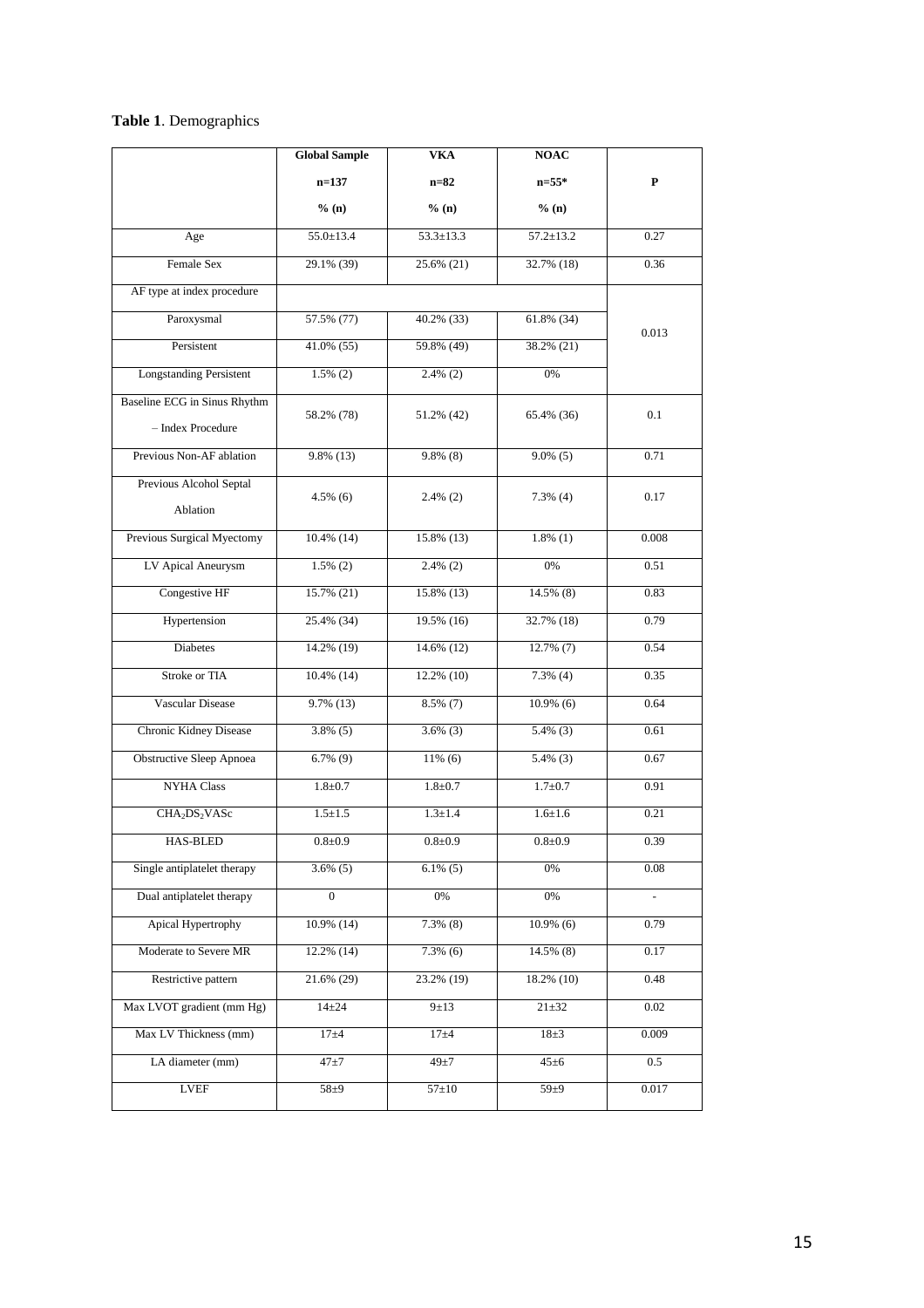# **Table 2.** Type of oral anticoagulant

|                    | <b>VKA</b>  | <b>NOAC</b> |
|--------------------|-------------|-------------|
|                    | $n=82$      | $n = 55$    |
|                    | % (n)       | % (n)       |
| Warfarin           | 97.6% (80)  |             |
| <b>Flunidione</b>  | $2.4\%$ (2) |             |
| Apixaban           |             | 32.7% (18)  |
| Dabigatran         |             | $7.3\%$ (4) |
| Edoxaban           |             | $3.6\%$ (2) |
| <b>Rivaroxaban</b> |             | 56.4% (31)  |

#### **Table 3**. Outcomes

|                                             | <b>Global Sample</b><br>$n=230$<br>procedures<br>% (n) | <b>VKA</b><br>$n=160$<br>procedures<br>% (n) | <b>NOAC</b><br>$n=70$<br>procedures<br>% (n) | $\mathbf{P}$             |
|---------------------------------------------|--------------------------------------------------------|----------------------------------------------|----------------------------------------------|--------------------------|
| <b>Thromboembolism</b>                      | $0.4\%$ (1)                                            | $0.6\%$ (1)                                  | 0%                                           | 1.0                      |
| Stroke                                      | $0.4\%$ (1)                                            | $0.6\%$ (1)                                  | 0%                                           | 1.0                      |
| <b>TIA</b>                                  | 0%                                                     | 0%                                           | 0%                                           | $\overline{a}$           |
| Pulmonary embolism                          | 0%                                                     | 0%                                           | 0%                                           | $\mathcal{L}$            |
| Systemic embolism                           | $0\%$                                                  | 0%                                           | 0%                                           | $\overline{\phantom{a}}$ |
| <b>Major</b> bleeding                       | $5.2\%$ (12)                                           | $6.9\%$ (11)                                 | $1.4\%$ (1)                                  | 0.09                     |
| Cardiac tamponade                           | $3.9\%$ (9)                                            | $4.8\%$ (7)                                  | $1.4\%$ (1)                                  | 0.26                     |
| Vascular-access related                     | $1.3\%$ (3)                                            | $1.8\%$ (3)                                  | 0%                                           | 0.55                     |
| <b>Minor bleeding</b>                       | $0.9\%$ (2)                                            | $0.6\%$ (1)                                  | $1.4\%$ (1)                                  | 0.54                     |
| Haematoma                                   | $\overline{0.4\% (1)}$                                 | $0.6\%$ (1)                                  | 0%                                           | 1.0                      |
| Pericardial effusion not<br>requiring drain | $0.4\%$ (1)                                            | 0%                                           | $1.4\%$ (1)                                  | 0.30                     |
| <b>Other complications</b>                  | $3.5\%$ (8)                                            | $3.1\%$ (5)                                  | $4.3\%$ (3)                                  | 0.65                     |
| Pneumonia                                   | $0.4\%$ (1)                                            | $0.6\%$ (1)                                  | 0%                                           | 1.0                      |
| PV stenosis                                 | $0.4\%$ (1)                                            | $0.6\%$ (1)                                  | 0%                                           | 1.0                      |
| Acute pulmonary oedema                      | $1.3\%$ (3)                                            | $1.2\%$ (2)                                  | $1.4\%$ (1)                                  | 0.91                     |
| Complete AV block                           | $0.4\%$ (1)                                            | 0%                                           | $1.4\%$ (1)                                  | 0.30                     |
| Phrenic nerve palsy                         | $0.9\%$ (2)                                            | $0.6\%$ (1)                                  | $1.4\%$ (1)                                  | 0.54                     |